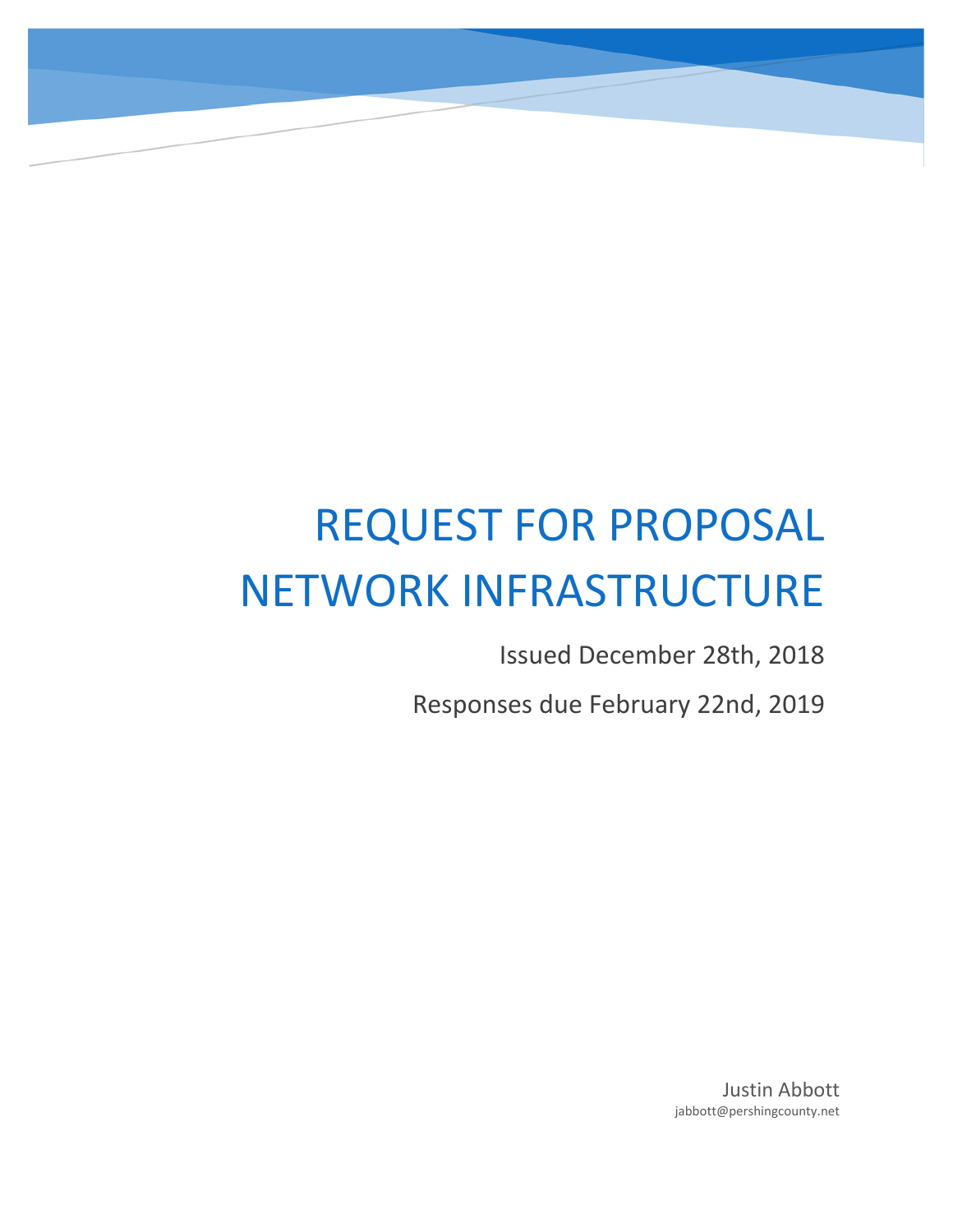# 1 Contents

| $\overline{2}$ |       |  |
|----------------|-------|--|
|                | 2.1   |  |
|                | 2.2   |  |
|                | 2.3   |  |
| 3              |       |  |
|                | 3.1   |  |
|                | 3.2   |  |
|                | 3.3   |  |
|                | 3.3.1 |  |
|                | 3.3.2 |  |
|                | 3.4   |  |
|                | 3.5   |  |
|                | 3.6   |  |
|                | 3.7   |  |
|                | 3.8   |  |
|                | 3.8.1 |  |
|                | 3.8.2 |  |
|                | 3.8.3 |  |
|                | 3.8.4 |  |
|                | 3.9   |  |
|                | 3.9.1 |  |
|                | 3.9.2 |  |
|                | 3.9.3 |  |
|                | 3.9.4 |  |
|                | 3.9.5 |  |
|                | 3.9.6 |  |
|                | 3.9.7 |  |
|                | 3.9.8 |  |
|                | 3.9.9 |  |
| 4              |       |  |
|                | 4.1   |  |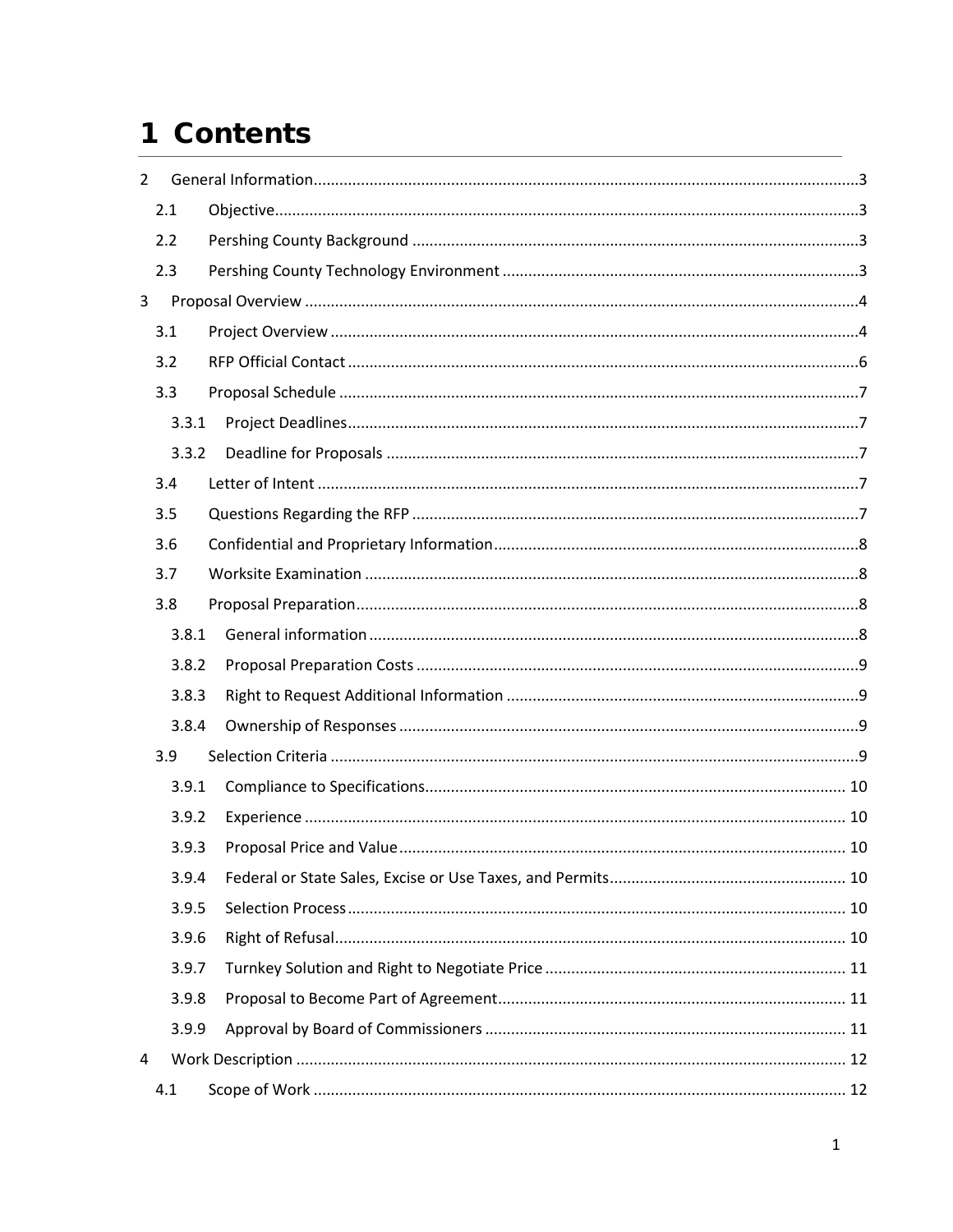|   | 4.1.1 |                                                                            |  |
|---|-------|----------------------------------------------------------------------------|--|
|   | 4.1.2 |                                                                            |  |
|   | 4.1.3 |                                                                            |  |
| 5 |       |                                                                            |  |
|   | 5.1   |                                                                            |  |
|   | 5.2   |                                                                            |  |
|   | 5.3   |                                                                            |  |
| 6 |       |                                                                            |  |
|   | 6.1   |                                                                            |  |
|   | 6.1.1 |                                                                            |  |
|   | 6.1.2 | Consent for Criminal Justice Information Background Checks and Training 16 |  |
|   | 6.2   |                                                                            |  |
|   | 6.3   |                                                                            |  |
|   | 6.4   |                                                                            |  |
|   | 6.5   |                                                                            |  |
|   | 6.5.1 |                                                                            |  |
|   | 6.5.2 |                                                                            |  |
|   | 6.5.3 |                                                                            |  |
|   | 6.5.4 |                                                                            |  |
|   | 6.6   |                                                                            |  |
|   | 6.6.1 |                                                                            |  |
|   | 6.6.2 |                                                                            |  |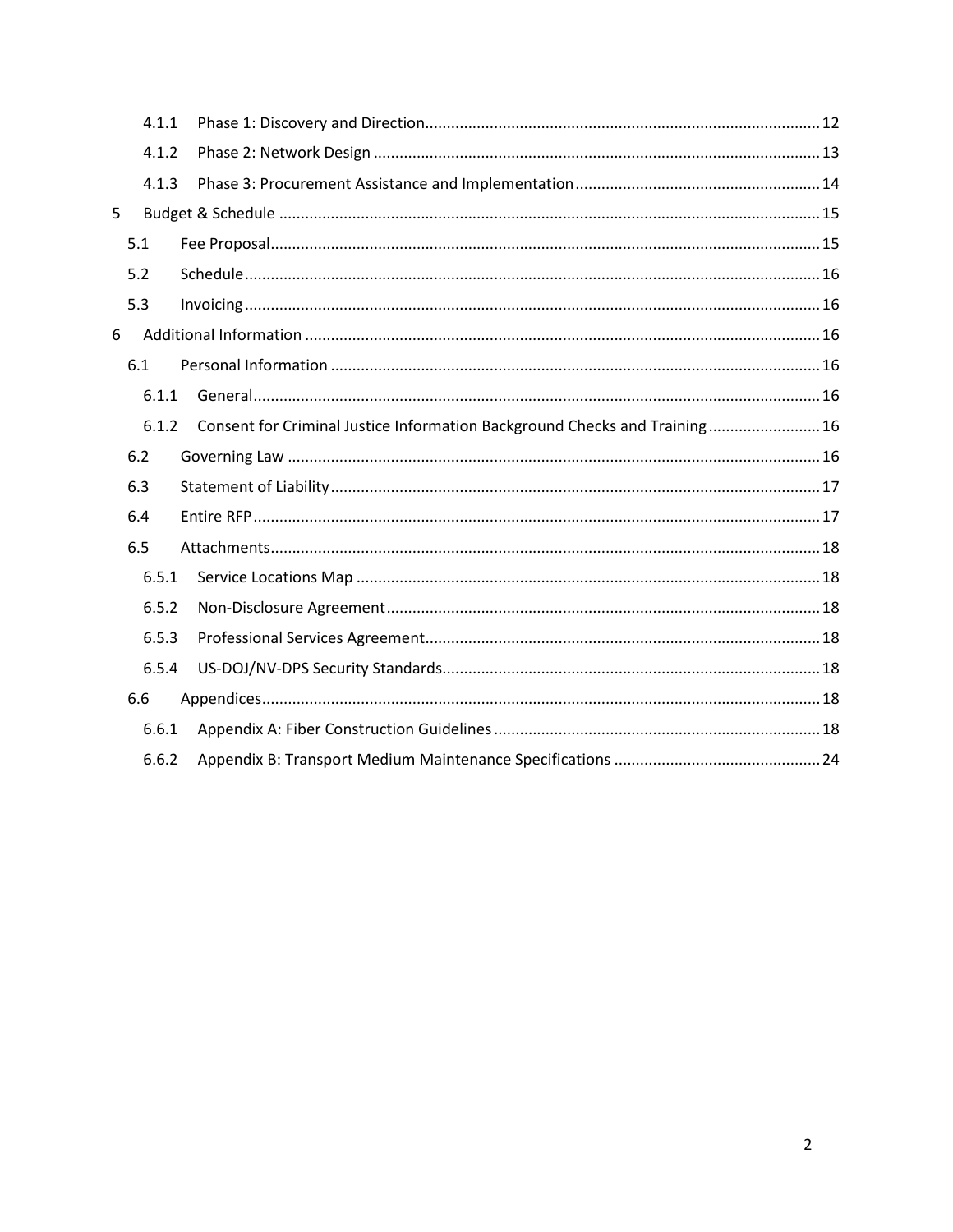# <span id="page-3-0"></span>2 General Information

### <span id="page-3-1"></span>2.1 Objective

The purpose for this Request for Proposal (RFP) is to solicit proposals from qualified Vendors to perform a complete Network Infrastructure upgrade for Pershing County Government Information Technology Department (PCIT).

PCIT is seeking proposals that includes all elements of the design, build, install, provisioning and some aspects of the technical support for the wide area information network that connects all County offices. Vendor proposals should include:

- A proposed network design
- Quotes for the purchase, test, installation, initial provisioning and warranty maintenance of the network equipment which are included in the proposed network design
- A specification and quote for the construction and/or lease of the layer one infrastructure (fiber, fixed wireless or alternative transport medium) that will interconnect county government sites
- A specification and quote for the operation and maintenance of the layer one infrastructure (fiber, fixed wireless or alternative transport medium)

A specification and quote for the emergency maintenance, repair or replacement of the network equipment. This can be included in the warranty maintenance section of the equipment proposal.

Proposals from a single Vendor or from multiple Vendors working as a team will be considered. The preference of PCIT is to award a single contract and to have a multiple vendor solution provide a single point of contact for management of this Equipment and Network Infrastructure upgrade. The ideal Vendor(s) will also have qualified network security staff assigned to this project and have experience (within the last 2 years) performing network design and implementation for businesses and/or local government agencies of similar size or larger to Pershing County.

### <span id="page-3-2"></span>2.2 Pershing County Background

Pershing County covers 6,037 square miles of Northern Nevada and is bordered by Washoe, Humboldt, Churchill, and Lander counties. The City of Lovelock serves as the County Seat. Pershing County's population is approximately 6,753. Pershing County has approximately 133 full- and parttime employees.

### <span id="page-3-3"></span>2.3 Pershing County Technology Environment

Pershing County has approximately 106 PCs and laptops and 13 servers. The County's network consists of 10 locations with LAN subnets with site-to-site IPSec VPNs (See Sections [3.1](#page-4-1) an[d 6.5.1](#page-18-1) for location details). We currently use Cisco ASA 5500 series firewalls (reaching end of life) and ISR routers (reaching end of life), HP and Netgear switches, and a Nortel NorStar MICS PBX phone system.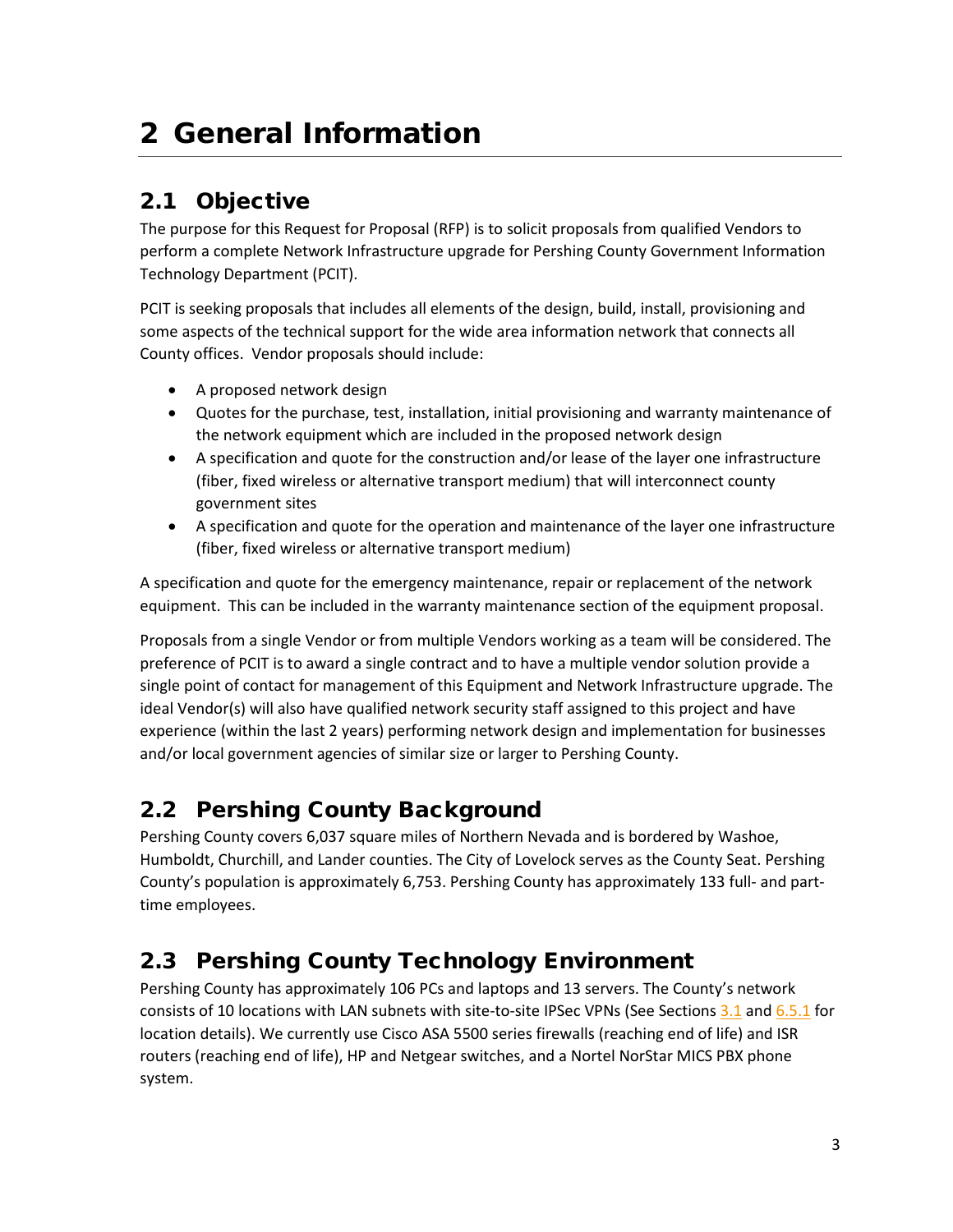PCs are primarily Dell OptiPlex desktop models ranging from 3 to 10 years of age, and HP All-In-One Business PCs. The standard operating systems are Windows 7 Pro 64-bit and Windows 10 Pro 64-bit.

Server locations are split between four small server rooms at different county buildings (See map for details):

- Pershing County Administration Building
- Pershing County Courthouse District Attorney's Office
- Pershing County Courthouse Judge's Chambers
- Pershing County Sheriff's Office
- Pershing County Annex Building Child Support Division Office

They consist of a mix of rack mounted Dell PowerEdge and HPE ProLiant DL380 and DL360 servers with redundant power supplies, and direct attached storage arrays. The environment is completely physical with no virtual machine guests. The typical storage configuration consists of a RAID 1 array (OS) and a RAID 5 array (DATA). The network is an unmanaged TCP/IP switch Ethernet flat network with IPSec site-to-site VPNs connecting certain geographically dispersed locations. Critical servers are backed up with Symantec Backup Exec and Unitrends Backup and Disaster Recovery.

# <span id="page-4-0"></span>3 Proposal Overview

### <span id="page-4-1"></span>3.1 Project Overview

In addition to life-cycling equipment components at end-of-life (EOL), the project is expected to upgrade the County's network topology from separate flat networks to a hub and spoke topology. Proposals and the associated installation sequence/timeline shall be structured to provide the County with the most favorable pricing and least amount of disruption to County services while maintaining adequate security.

A successful vendor proposal will include:

- All ordering, delivery, and warehousing of equipment. PCIT will provide storage space but the vendor should be present for the delivery and acceptance of the equipment.
- Furnishing, installation, testing, and configuration of selected network components. Then vendor should describe the test data it will supply to PCIT prior to acceptance of the equipment and configuration. This description should include adherence to the security, VLAN, QoS, diagram, and logistics standards set forth in this section.
- Strict inter-VLAN access rules to improve network and data security (identification, isolation and control of illegitimate traffic or system anomalies).
- Segregated and hardened network segments for NCJIS and DMV access complying with state and federal standards (See Section [6.5.4\)](#page-18-4).
- QoS controls to guarantee bandwidth allocation and prioritization for mission critical application traffic, de-prioritization of less critical network traffic, and VoIP capability.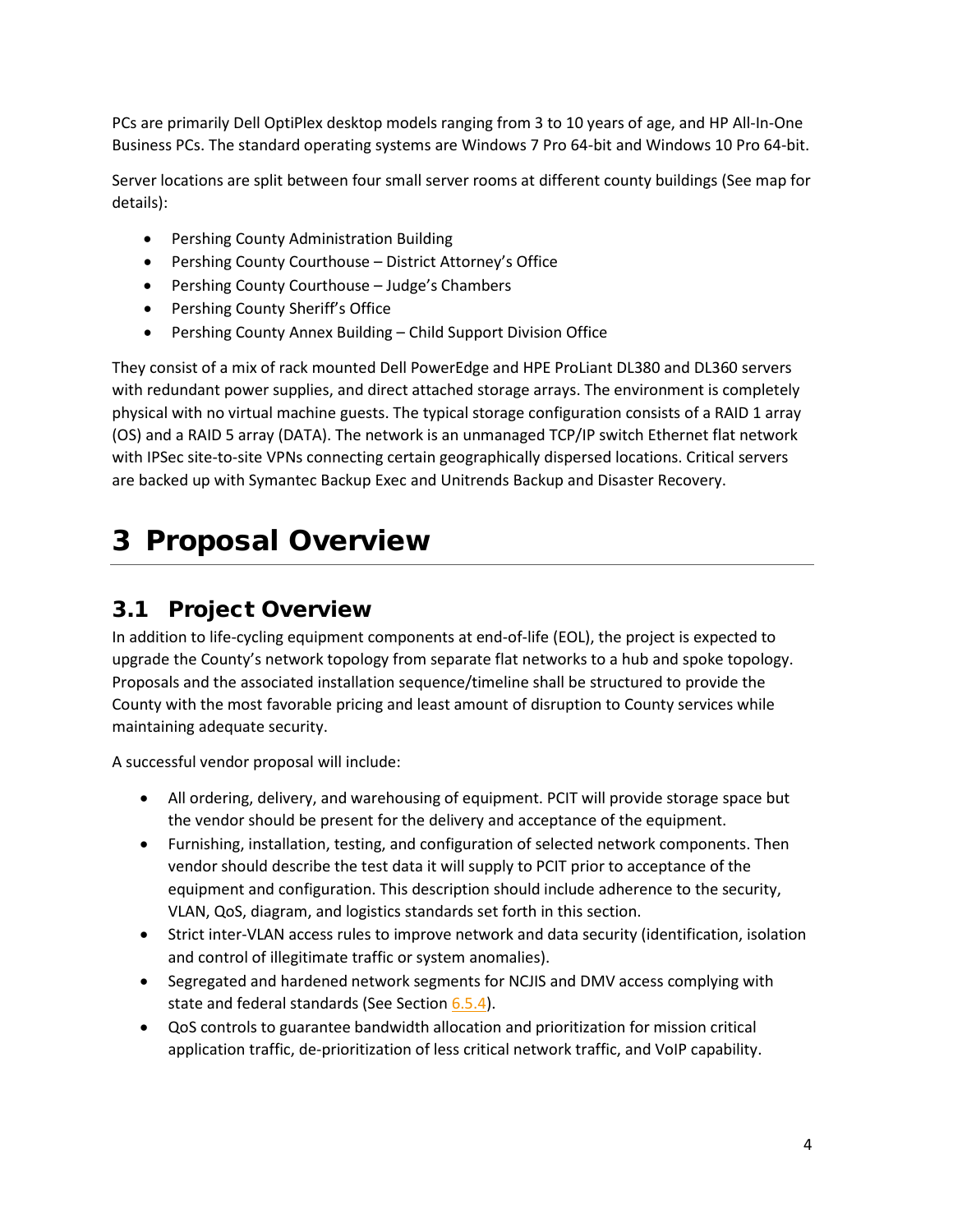- Necessary, scalable network capacity to support future technologies including hybrid cloud services and internet bandwidth transfer support of 1 Gb and internal 10 Gb internal network traffic support.
- Network resilience with 99.99999% uptime
- Detailed bill of materials (BOM) of equipment and services to upgrade the entire system of all buildings at all locations.
- Spare parts inventory that supports an appropriate balance of downtime risk, investment cost, and procurement latency of warranty replacement components. PCIT desires to have at least one complete spare switch (include cables and modules) for any switch model that has more than four switches in the network design. PCIT also desires vendor to carry replacement inventory of any switches in the network design within a four-hour drive of Lovelock.
- A specification and quote for the construction and/or lease of the layer one infrastructure (fiber, fixed wireless or alternative transport medium) that will interconnect county government sites.
- A specification and quote for the operation and maintenance or the layer one infrastructure (fiber, fixed wireless, or alternative transport medium).
- A specification and quote for the emergency maintenance, repair or replacement of the network equipment. This can be included in the warranty maintenance section of the equipment proposal.
- Diagrams, in printed and electronic formats, of physical network interconnections
- Diagrams, in printed and electronic formats, of logical network interconnections

Services are expected to be delivered from the county hub, the Pershing County Administration Building (or another suitable County location) at:

| Pershing County Sheriff's Office   355 9th Street, Lovelock, NV 89419 | $140.17923, -118.47622$ |
|-----------------------------------------------------------------------|-------------------------|
|                                                                       |                         |

Service is expected to be delivered to the eligible service locations from the county hub at the following locations. The preference is for these sites, in Lovelock, to be served by a fiber connection between the hub and the endpoint for direct connection and LAN/VLAN management.

| Pershing County Courthouse                        | 400 Main Street, Lovelock, NV 89419       | 40.18098, -118.47661 |
|---------------------------------------------------|-------------------------------------------|----------------------|
| Pershing County Administration<br><b>Building</b> | 400 Main Street, Lovelock, NV 89419       | 40.18098, -118.4758  |
| Pershing County Annex Building                    | 535 Western Avenue, Lovelock, NV<br>89419 | 40.18004, -118.47794 |
| Pershing County Senior Center                     | 630 Western Avenue, Lovelock, NV<br>89419 | 40.18057, -118.4795  |
| Pershing County Road<br>Department                | 1075 Arobio Lane, Lovelock, NV 89419      | 40.17979, -118.49667 |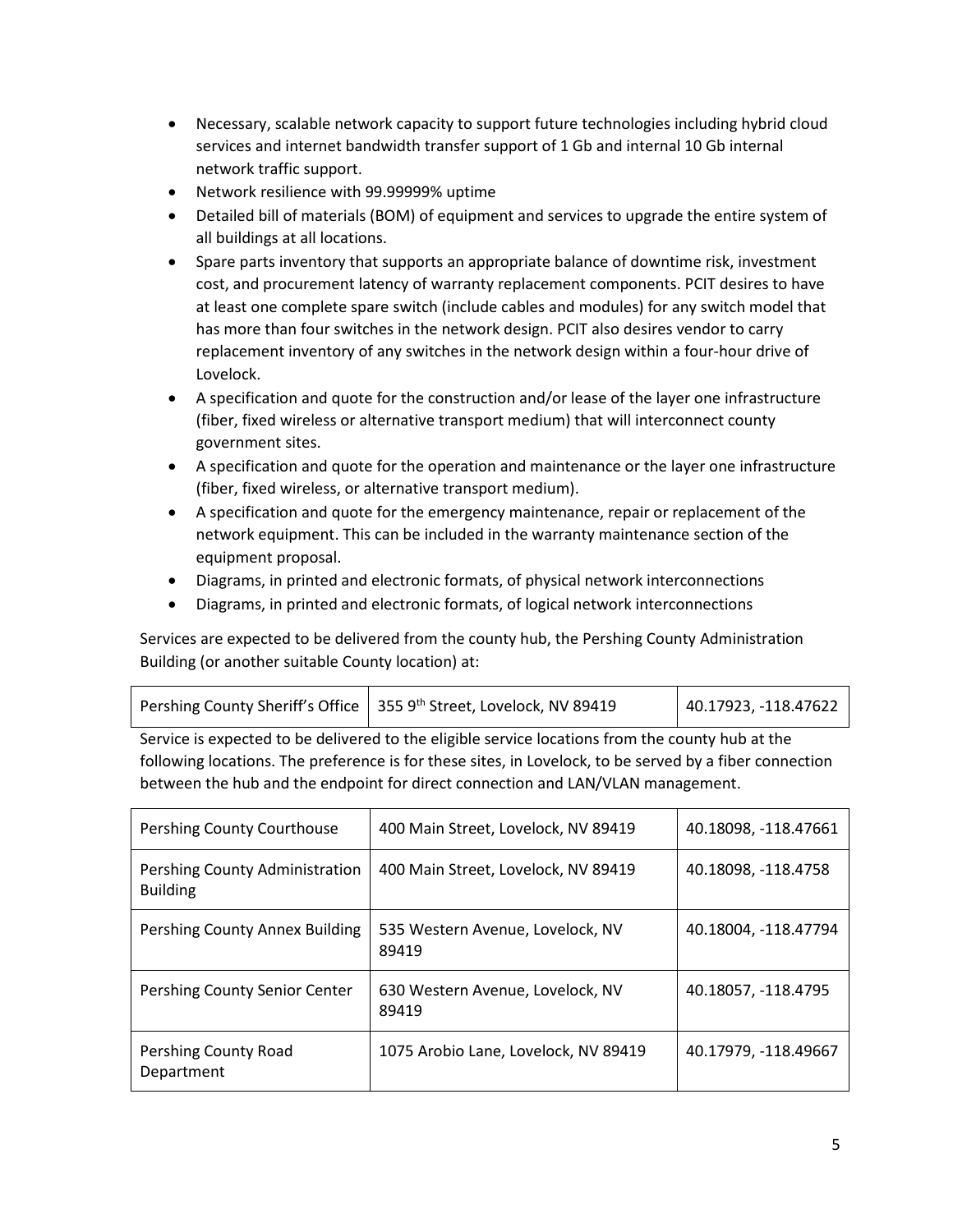| Pershing County Community<br>Center                 | 820 6th Street, Lovelock, NV 89419        | $40.176371,-$<br>118.48127 |
|-----------------------------------------------------|-------------------------------------------|----------------------------|
| Pershing County Buildings &<br>Grounds Shop         | 795 Western Avenue, Lovelock, NV<br>89419 | 40.17995, -118.4828        |
| Pershing County Juvenile<br><b>Probation Office</b> | 795 Western Avenue, Lovelock, NV<br>89419 | 40.1796, -118.48282        |

Optionally, service to these locations can be included for Internet connectivity. For these sites in Lovelock, the preference is that they be served via Fiber connection.

| Marzen House Museum      | 25 Marzen Lane, Lovelock, NV 89419   | 40.17043, -118.48238 |
|--------------------------|--------------------------------------|----------------------|
| Lovelock Fire Department | 1180 Cornell Ave, Lovelock, NV 89419 | 40.18143. -118.4727  |

Optionally, service to these locations can be included for Internet connectivity. For these sites, outside of Lovelock (or a distance away from the center of Lovelock), the transport medium can be fiber, fixed wireless, or other option that meets the bandwidth and service standards.

| Imlay Fire Department               | 850 Pacific Avenue, Imlay, NV 89418     | 40.6575, -118.16178  |  |
|-------------------------------------|-----------------------------------------|----------------------|--|
| <b>Rye Patch Fire Department</b>    | Old Victory Highway, Lovelock, NV 89419 | 40.44616, -118.2688  |  |
| <b>Grass Valley Fire Department</b> | 5505 Katrena Drive, Grass Valley, NV    | 40.83135, -117.74658 |  |
|                                     | 89445                                   |                      |  |
| Derby Field Airport                 | 1 Derby Field Road, Lovelock, NV 89419  | 40.07044, -118.56932 |  |

Google Maps Link for details: **[Pershing County Government](https://www.google.com/maps/d/edit?mid=1n-Fg0IrTuCeFKdNNbzb35eo1Ano9hkQA&ll=40.13347832879649%2C-118.49045808715817&z=12)**

### <span id="page-6-0"></span>3.2 RFP Official Contact

Upon release of this RFP, all Vendor communications concerning the overall RFP should be directed to the RFP Coordinator listed below. Unauthorized contact regarding this RFP with other County employees may result in disqualification. Any oral communications will be considered unofficial and non-binding on the County. Vendors should rely only on written statements issued by the RFP Coordinator.

| Name:    | Justin Abbott, IT Technician                                                                                                           |
|----------|----------------------------------------------------------------------------------------------------------------------------------------|
| Address: | Pershing County Administration Building<br><b>Information Technology</b><br>398 Main Street<br>P.O. Box 1656<br>Lovelock, Nevada 89419 |
| E-mail:  | jabbott@pershingcounty.net                                                                                                             |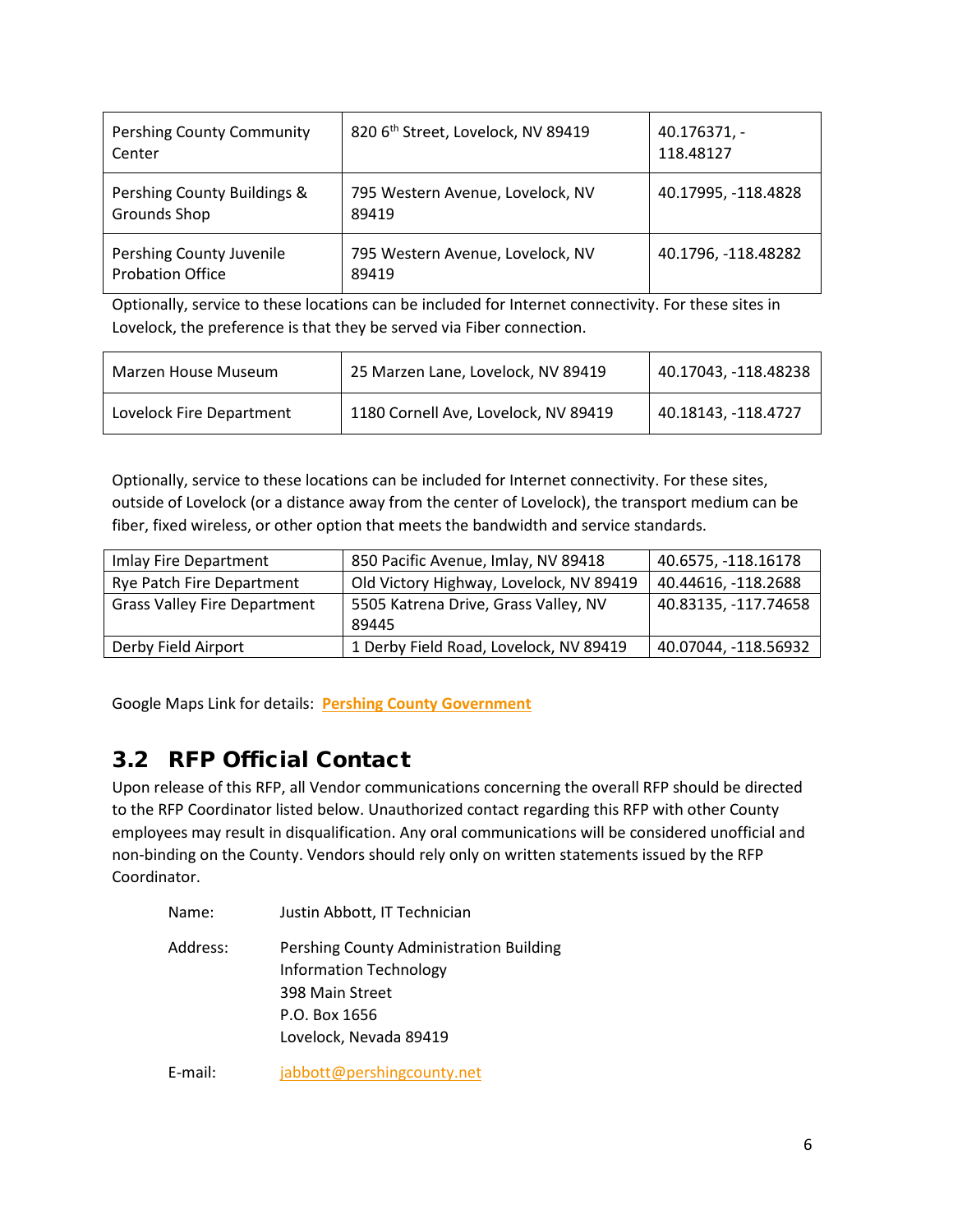# <span id="page-7-0"></span>3.3 Proposal Schedule

The procurement schedule for this project is as follows:

**Note:** Pershing County reserves the right to adjust this schedule as necessary.

| <b>Milestone</b>                                                     | Date                             |
|----------------------------------------------------------------------|----------------------------------|
| Release of RFP to Vendors                                            | December 28 <sup>th</sup> , 2018 |
| Optional walkthrough of County facilities                            | January 4 <sup>th</sup> , 2018   |
| Vendor questions (if any) and letters of intent due                  | January 11 <sup>th</sup> , 2019  |
| Responses to Vendor questions (if any)                               | January 18th, 2019               |
| Proposal responses due                                               | February 22 <sup>nd</sup> , 2019 |
| Vendor selection during regular meeting of the Pershing County Board | July 3rd, 2019                   |
| of Commissioners                                                     |                                  |

#### <span id="page-7-1"></span>**3.3.1 Project Deadlines**

Project must be completed on or before August 31, 2022, when the Cisco ASA 5505s and Cisco ASA 5515-X reach end of life. Phase 2 is dependent upon the completion of Phase 1.

#### <span id="page-7-2"></span>**3.3.2 Deadline for Proposals**

Proposals must be received by 5:00 P.M. Pacific on Friday, February 22<sup>nd</sup>, 2019. Vendors are required to prepare and submit, at their own cost, one signed, original proposal. Submissions must include the Vendor's full response including *all attachments, product services, and specifications.*  Proposals sent via electronic mail are acceptable and must be sent in PDF or Microsoft Word format, and received by the published deadline.

Proposals sent via Postal Service must arrive by the published deadline to be considered.

# <span id="page-7-3"></span>3.4 Letter of Intent

Vendors wishing to submit proposals are encouraged to provide a written letter of intent to propose by January 28<sup>th</sup>, 2019 at 5:00 PM Pacific. An email attachment sent t[o jabbott@pershingcounty.net](mailto:jabbott@pershingcounty.net) is acceptable. The letter must identify the name, address, phone, and e-mail address of the person who will serve as the key contact for all correspondence regarding this RFP.

A letter of intent is required for the County to provide interested Vendors with a list of any questions received and the County's answers to those questions. Those providing a letter of intent will also be notified of any addenda that are issued.

# <span id="page-7-4"></span>3.5 Questions Regarding the RFP

**Requests for clarification are encouraged.** Vendors who request a clarification of the RFP requirements must submit written questions to the RFP Coordinator by 4:00 PM Pacific on January  $11<sup>th</sup>$ , 2018. Written copies of all questions and answers will be provided to all Vendors who have submitted letters of intent. An email attachment sent t[o jabbott@pershingcounty.net](mailto:jabbott@pershingcounty.net) is acceptable. Responses to all questions submitted by this date will be emailed to Vendors who submitted a letter of intent by 5:00 PM Pacific on January  $18<sup>th</sup>$ , 2018.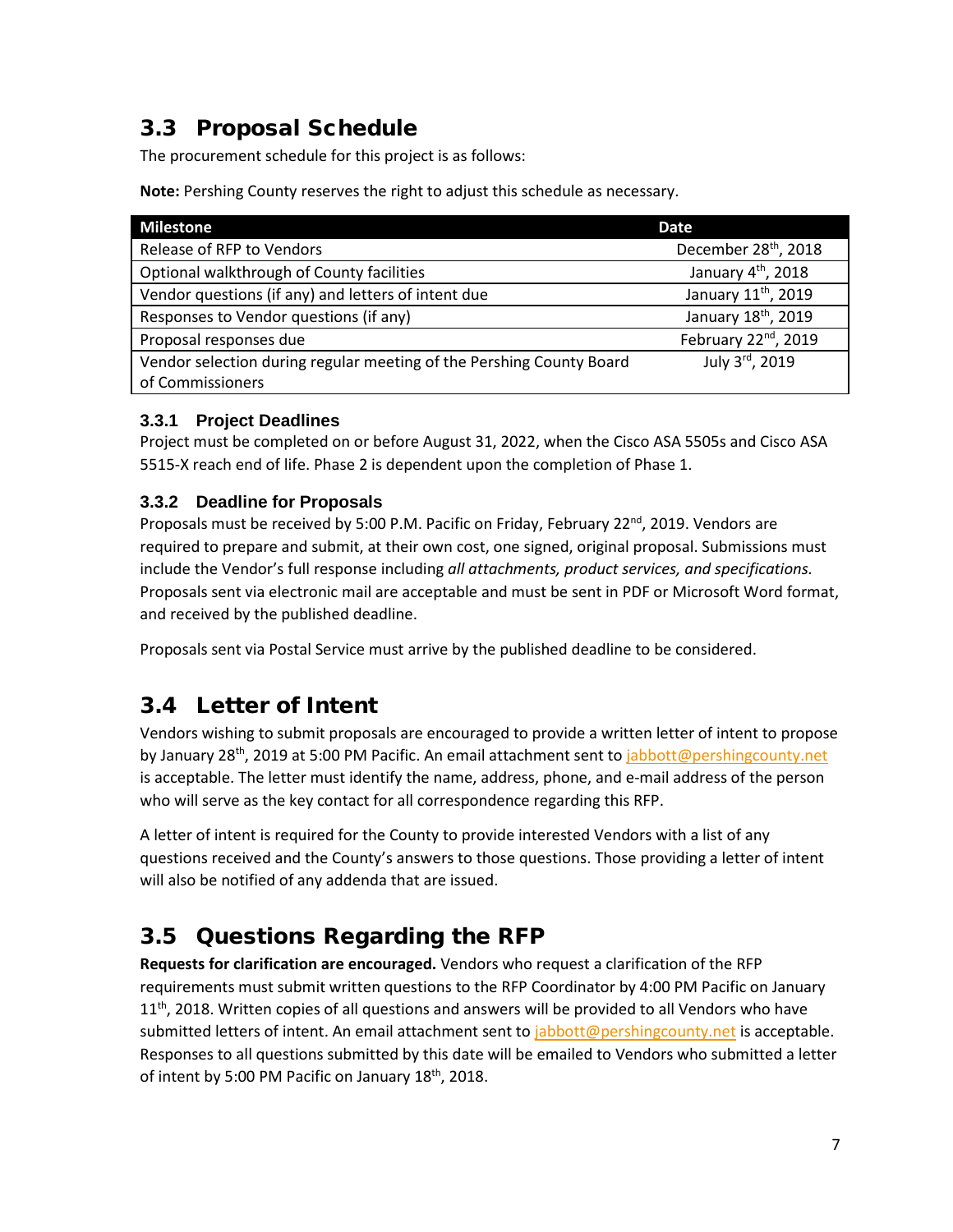Pershing County reserves the right to deny access of this information to individuals it cannot authenticate as a legitimate contractor or service firm. This is not a process to deny any firm from responding to the RFP, but to ensure that the information remains only in the hands of qualified bidders and limit risk.

# <span id="page-8-0"></span>3.6 Confidential and Proprietary Information

Pershing County is subject to the Freedom of Information Act and the Nevada Open Meeting Statute [\(NRS 241\)](https://www.leg.state.nv.us/NRS/NRS-241.html). Vendors must understand that information and other materials submitted in response to this RFP or in connection with any contract because of this RFP may be subject to disclosure as a public record. Therefore, submission of trade secrets or proprietary information or materials is discouraged. Confidential information in the RFP should be clearly marked.

# <span id="page-8-1"></span>3.7 Worksite Examination

Vendors are invited to walkthrough the worksites on January 4<sup>th</sup>, 2018. Failure to do so will not relieve the successful Vendor from providing any product or performing any labor or services that may be required to carry out the intent of the contract. Respondents should contact Justin Abbott, IT Technician[, jabbott@pershingcounty.net,](mailto:jabbott@pershingcounty.net) to schedule.

# <span id="page-8-2"></span>3.8 Proposal Preparation

#### <span id="page-8-3"></span>**3.8.1 General information**

The proposal must provide a summary of the firm's qualifications to perform the duties outlined in the requested services section. A complete proposal should include the following sections and statements:

- 1) Cover Letter
	- a) "Proposal may be released in total as public information in accordance with the requirements of the laws covering same." (Proprietary information must be clearly marked)
	- b) "Proposal and cost schedule shall be valid and binding for three hundred and sixty (360) days following proposal due date and will become part of the project that is negotiated with Pershing County."
	- c) Name, title, address, e-mail address, and telephone number of the person or persons to contact who are authorized to represent the firm and to whom correspondence should be directed.
	- d) Proposals must state proposer's federal and state taxpayer identification numbers
	- e) Please complete and attach the following documents from [Section 6.5](#page-18-0) of this RFP
		- i) Non-Disclosure Agreement
		- ii) Professional Services Agreement
- 2) Proposal Summary
- 3) General Supplier Information
- 4) Scope of Services. The scope of services section should include the following:
	- a) The scope should include development and design objectives for the County network design. The objectives must be defined sufficiently to direct network designs for 10 to 15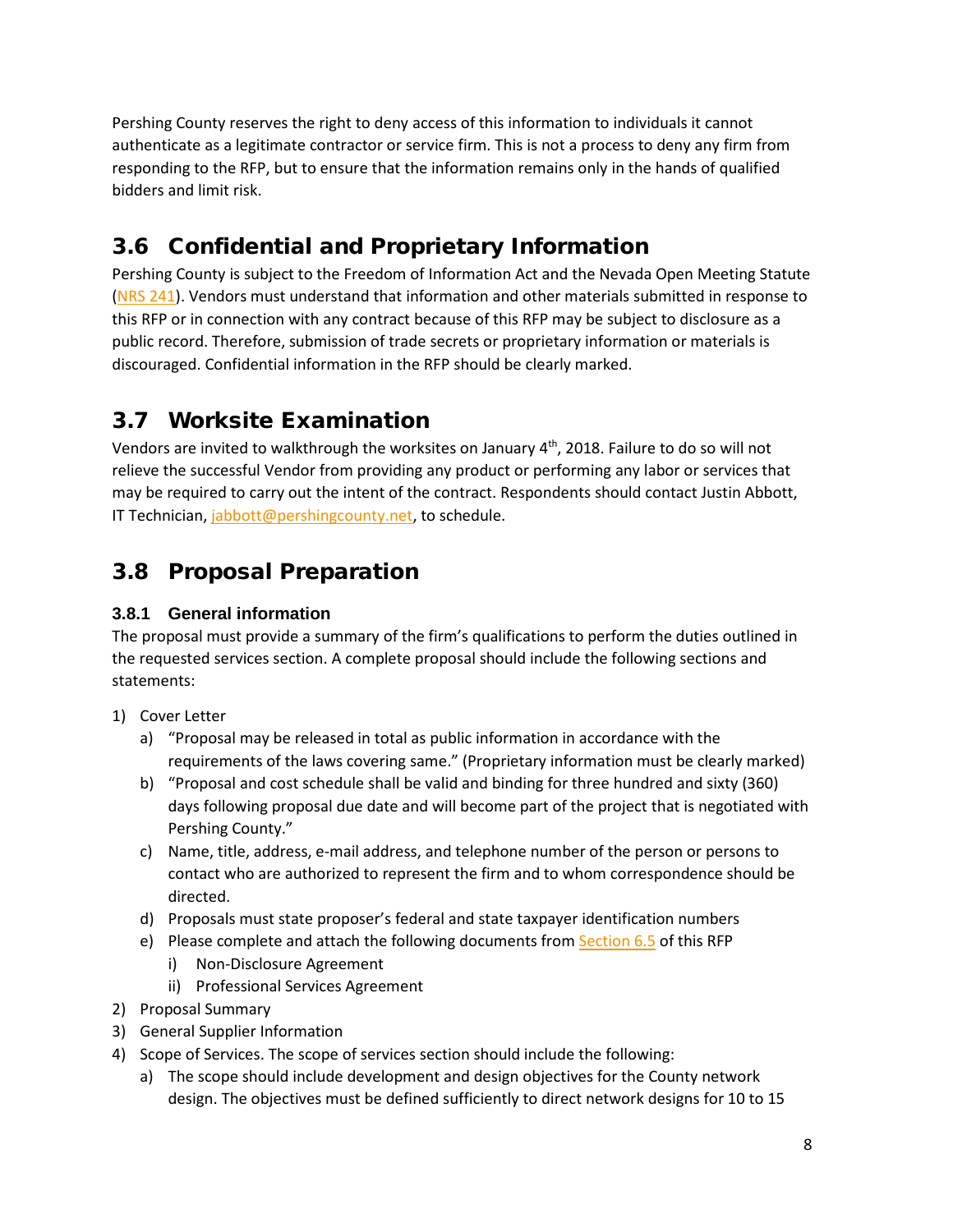years and will include such objectives as increased reliability of County administrative computing functions and data storage, increased protection against cyber security threats, increased accessibility, flexibility, and expansion, increased use of cloud-based services and enhanced network security for both business and NCJIS-standards restricted networks.

- b) A detailed view of the tasks included in the current network assessment; the new network design, network construction, and network equipment acquisition/provisioning
	- i) A timeline for the current network assessment
	- ii) A timeline for the new network design
	- iii) a timeline for test and eventual turnover of the infrastructure/transport medium to Pershing County.
- c) The transport medium fiber/fixed wireless or other transport medium proposed to service each Pershing County location.
- d) The terms and conditions of access to the transport medium used to serve each location, namely will the transport medium be:
	- i) Built for and owned by Pershing County
	- ii) Built for and owned by a third-party service provider and leased to Pershing County
- e) The timeline for order, receipt, test, and installation of the equipment necessary to provision the new Pershing County Government Network
- f) The scope of work included in the ongoing maintenance and operation of the transport medium.
- g) The scope of work included in the ongoing technical support of the network equipment.
- 5) Price Proposal
- 6) Customer Reference
- 7) Examples of Prior Work
- 8) Key Project Staff Background Information

**NOTE:** In addition to the included forms, Vendor must provide at least one example report from previous similar work. Sensitive customer information may be redacted if necessary.

#### <span id="page-9-0"></span>**3.8.2 Proposal Preparation Costs**

The Vendor is responsible for all costs incurred by the Vendor or their subcontractors in responding to this request for proposal.

#### <span id="page-9-1"></span>**3.8.3 Right to Request Additional Information**

Pershing County reserves the right to request any additional information, which might be deemed necessary after the completion of this document.

#### <span id="page-9-2"></span>**3.8.4 Ownership of Responses**

All materials submitted, including but not limited to proposals, attachments, and supporting documents shall become the property of Pershing County and will not be returned.

# <span id="page-9-3"></span>3.9 Selection Criteria

Vendors will be evaluated based on the following selection criteria.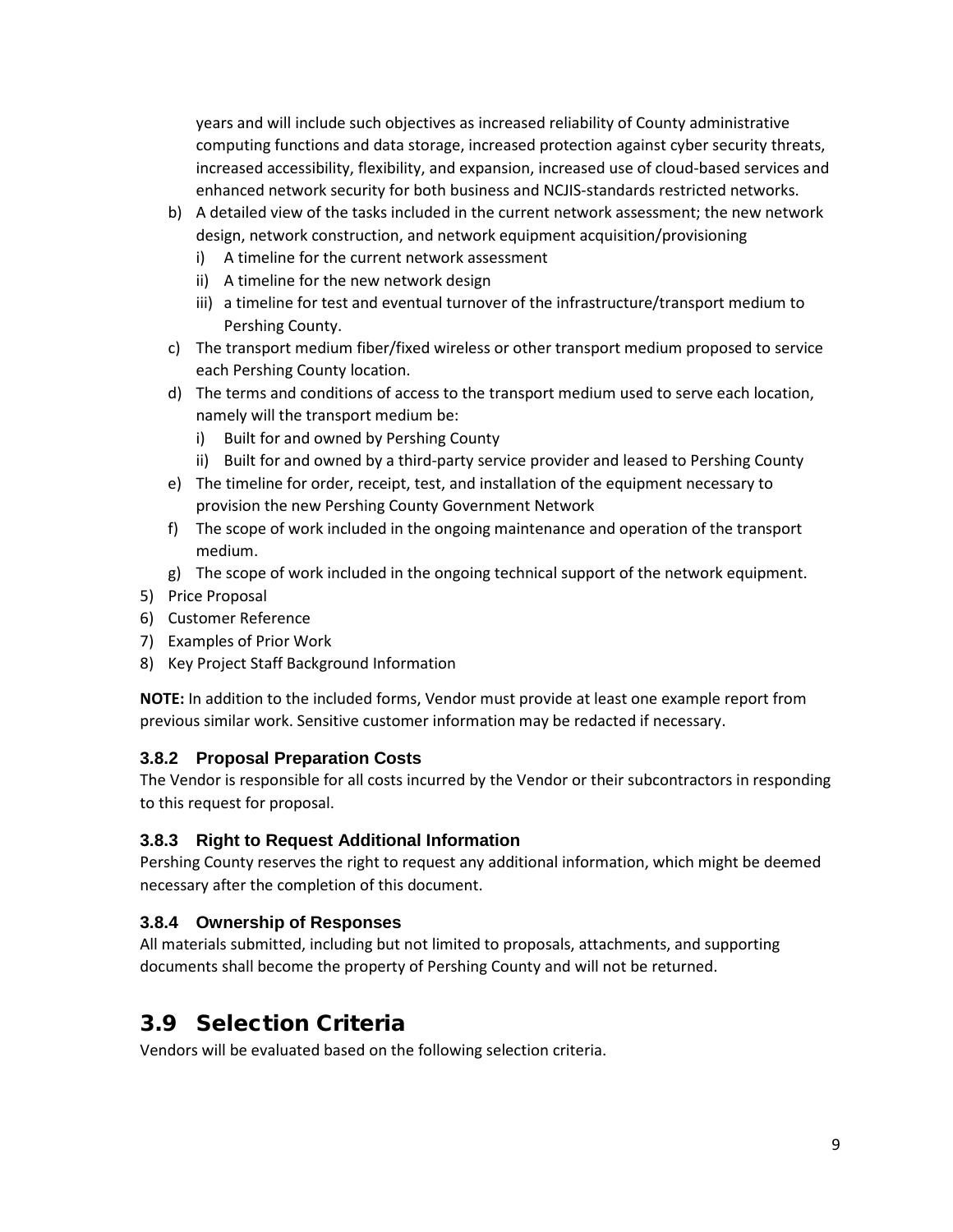#### <span id="page-10-0"></span>**3.9.1 Compliance to Specifications**

- a) Submission deadline compliance.
- b) Proposal format.
- c) Completeness of information supplied.

#### <span id="page-10-1"></span>**3.9.2 Experience**

- a) Success with similar projects. Vendor should include reference contact information.
- b) Experience with similar tools and applications.
- c) Pertinent experience, qualifications, certifications, and past performance of proposed personnel that will be directly involved in providing services, including Subcontractors.
- d) Experience in similar government environments.
- e) Ability to provide timely on-site services, problem resolution, and telephone support.
- f) Overall capacity of Vendor to successfully provide the required services.
- g) Credentials of installation team members.

#### <span id="page-10-2"></span>**3.9.3 Proposal Price and Value**

- a) Alignment of response to needs.
- b) The flexibility to stage implementation to minimize disruption.
- c) The ability of equipment to interoperate with existing systems or those of a different manufacturer should one vendor offer products that fill the requirements better and provide more features.
- d) Management system features.
- e) Comprehensiveness of reporting.
- f) Cost
- g) Reference checks

#### <span id="page-10-3"></span>**3.9.4 Federal or State Sales, Excise or Use Taxes, and Permits**

Vendors shall include all applicable taxes (Federal, State, and Local) in the proposal price. Pershing County is exempt from Nevada sales tax. Vendor shall be responsible for obtaining any applicable permits should their proposal include special construction.

#### <span id="page-10-4"></span>**3.9.5 Selection Process**

- a) Pershing County staff will evaluate, and rate proposals based on the written information provided in the proposal.
- b) A selection of recommended Vendors will be contacted and given the option to present their proposal at a regular meeting of the Pershing County Board of Commissioners.
- c) Based on the written proposal and presentation, the Pershing County Board of Commissioners will select a winning bidder.

#### <span id="page-10-5"></span>**3.9.6 Right of Refusal**

Pershing County reserves the right to reject any or all proposals, either in whole or in part, or to waive any informalities or irregularities therein that are in the best interest of the County. Pershing County also reserves the right to postpone or cancel the award or execution of a contract for any reason prior to contract execution.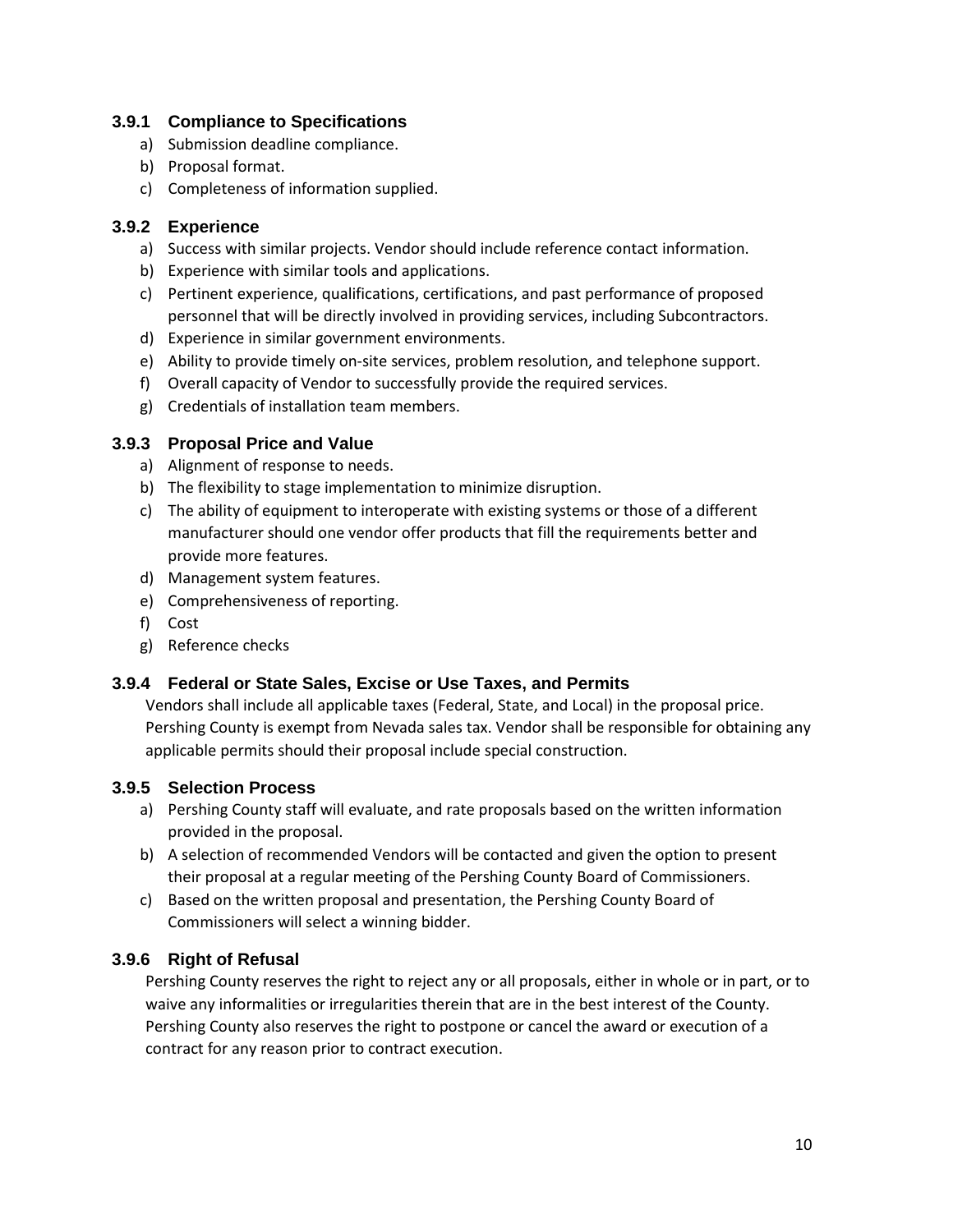#### <span id="page-11-0"></span>**3.9.7 Turnkey Solution and Right to Negotiate Price**

The proposal price will be the total dollar amount of all services, materials, taxes, shipping, travel/lodging/meals and labor described herein inclusive of warranties and shipping. The proposal amount is to be held firm for at least 360 days from the proposal opening date.

All prices quoted must include

- 1. All costs related to the completion of the current network assessment and completion of the proposed new network design.
- 2. All costs of the proposed equipment necessary to make the system specified fully operational for the intended function and purposed stated herein.
	- a. All costs related to network design and engineering of the equipment
	- b. All costs related to the order, receipt, storage, test, installation, provisioning and transition from current network to new network.
- 3. All costs in fiber/fixed wireless or other transport medium construction or lease. If Pershing County will own the transport medium that creates the Pershing County hub and spoke network. Costs should include:
	- a. All labor and materials.
	- b. All permitting, pole attachment fees, easement fees.
	- c. All project management costs.
	- d. All engineering costs including any environmental assessments.
	- e. All other costs related to construction preparation, construction planning, and construction work.
- 4. All costs involved in lease of fiber/fixed wireless or other transport medium if a thirdparty will own the proposed transport medium and will lease the transport medium to Pershing County Government.
- 5. All costs related to ongoing maintenance of the transport medium to each site for at least the first 5 years of operation. Specifications for maintenance and operation of the transport media are in Appendix B.
- 6. All costs related to ongoing technical support of the network equipment for at least the first five years of Pershing County ownership.
- 7. All costs of other activities proposed by the vendor as part of this project.

Pershing County reserves the right to negotiate all final terms of the proposal, including price.

#### <span id="page-11-1"></span>**3.9.8 Proposal to Become Part of Agreement**

This RFP, Vendor's response and any subsequent written communications, along with any formal, signed agreement will become part of the contract documentation governing performance of this project. Where conflicts exist, the later dated document will govern.

#### <span id="page-11-2"></span>**3.9.9 Approval by Board of Commissioners**

Final contract award is subject to approval by the Pershing County Board of Commissioners (PCBOC) during the regular meetings held the first and third Wednesday of each month.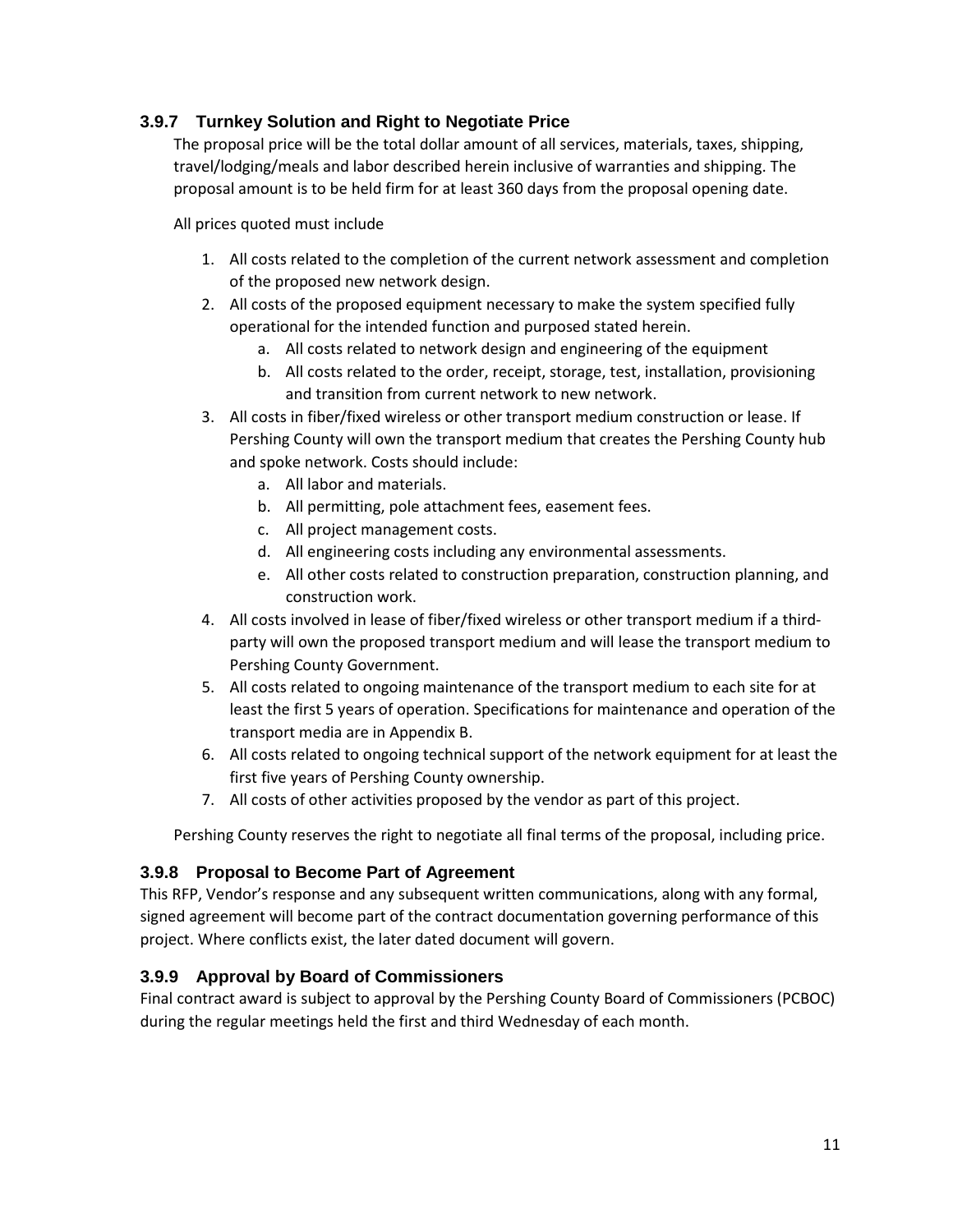# <span id="page-12-0"></span>4 Work Description

Vendor proposals should address how each phase of work and each task will be undertaken

# <span id="page-12-1"></span>4.1 Scope of Work

Phase 1 will be the preparation phase for implementation of the new network. This phase will include a well-defined process for decommissioning of the current network and transition to the new network.

All decommissioning work should describe the transition of equipment and services (including voice, firewall, and other security) from the previous network environment to the new network environment.

Phase 2 will be engineering, design, and construction of the new network transport medium.

For the new network environment, PCIT proposes that the following network equipment or equivalent makes and models be considered for use in the network design:

- Core: Cisco Catalyst 3850 or 9400
- Firewall: Cisco ASA 5545-X w/FirePower HA Pair or Watchguard Firebox M270 HA Pair
- Distribution: Cisco Catalyst 3850 or 9300
- Access: Cisco Catalyst 2960 or HPE 1950 (if compatible with layer 2 MACSec to meet CJIS standards)

For construction of fiber/fixed wireless or any new transport medium, Pershing County requests that the aerial and buried fiber construction standards listed in  $6.6.1$  Appendix A of the RFP be used as standards to determine a cost to design, engineer, manage the project, and construct the new network.

Phase 3 will involve ordering, receiving, preparing and deploying the core switching, including any outside plant construction preparing and deploying distribution switches and devices, including support for a VoIP phone system, preparing and deploying the access layer devices and performing server and workstation cutover to new network infrastructure, and training PCIT personnel to manage and maintain new network infrastructure.

#### <span id="page-12-2"></span>**4.1.1 Phase 1: Discovery and Direction**

#### *4.1.1.1 Review Current Network*

PCIT expects that proposals in response to the RFP will include, at a great level of detail, a new network design including equipment, transport medium/infrastructure, and ongoing maintenance and operations. PCIT also understands that there will be a period of discussion between PCIT and the awarded vendor where design modifications that do not significantly impact quoted costs, will be undertaken. This phase of work will cover these discussions.

Currently, each county facility contains its own flat network or networks. There are no interconnections between facilities. The telephone is based on the out-of-service Nortel NORSTAR MICS PBX system.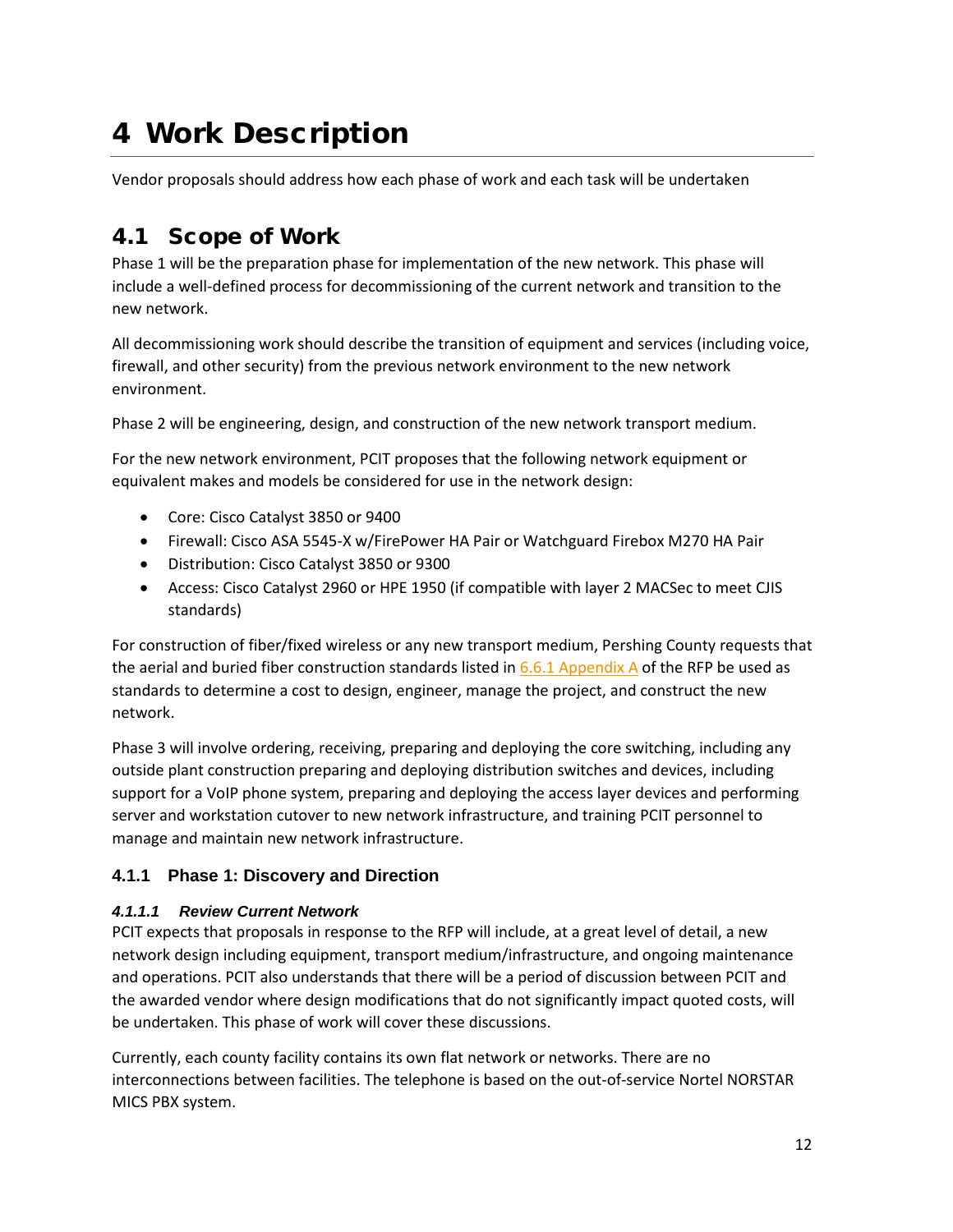Considerations to review in the Discovery phase include:

- Physical copper cable plant
- Network readiness for VoIP Services
- Network readiness for Security Camera Services over IP
- Network Equipment firmware versions and resolved issues
- Network capacity to support NCJIS communications including:
	- o Network security in the Pershing County Sheriff's Office
	- o Network security in the Pershing County District Attorney's office
	- o Secure remote access for Sheriff's deputies from vehicles and/or substations in Rye Patch, Imlay, and Grass Valley.
- Network resiliency

#### *4.1.1.2 Describe Current Needs*

- Several single points of failure exist due to the organic design and growth of the current network infrastructure. Resiliency through VLAN connections is desired by PCIT. Vendors should highlight how their design minimized single points of failure.
- Network and security devices need replacement.
- Network segmentation to isolate and secure data is needed.

#### *4.1.1.3 Deliverables (PDF and Source Files)*

- Summaries of meetings
- Summary of findings and recommendations
- Cloud-based index of all discovered information

#### <span id="page-13-0"></span>**4.1.2 Phase 2: Network Design**

#### *4.1.2.1 Design and Documentation*

Prepare and present final formal design documentation, including drawings, plans, spreadsheets, specifications, Bill of Materials, technical specifications for layer 1 connectivity, and estimated construction costs that address the current needs and support the approved design objectives. Provide draft copies for review and comment. Incorporate comments from Pershing County staff and provide final copies of network design documents.

#### *4.1.2.2 Deliverables (PDF and Source Files)*

- Drawing Proposed Logical Network Topology
- Drawing Proposed Physical Network Topology including recommendations for spares
- Drawings Signal Plans showing all existing and proposed fiber optic equipment locations and conduit routing (Fiber Optic Network)
- Diagrams and Maps Proposed Transport Medium to each served location. These will be replaced by as-builts in the construction phase.
- Drawing Proposed security architecture showing logical firewall boundaries, proposed Intrusion Prevention Systems, and proposed endpoint protection methods to protect NCJIS Standards restricted infrastructure (Demarcation Network)
- Supporting layer 1 connectivity technical specifications that support network design
- VLAN Segmentation plan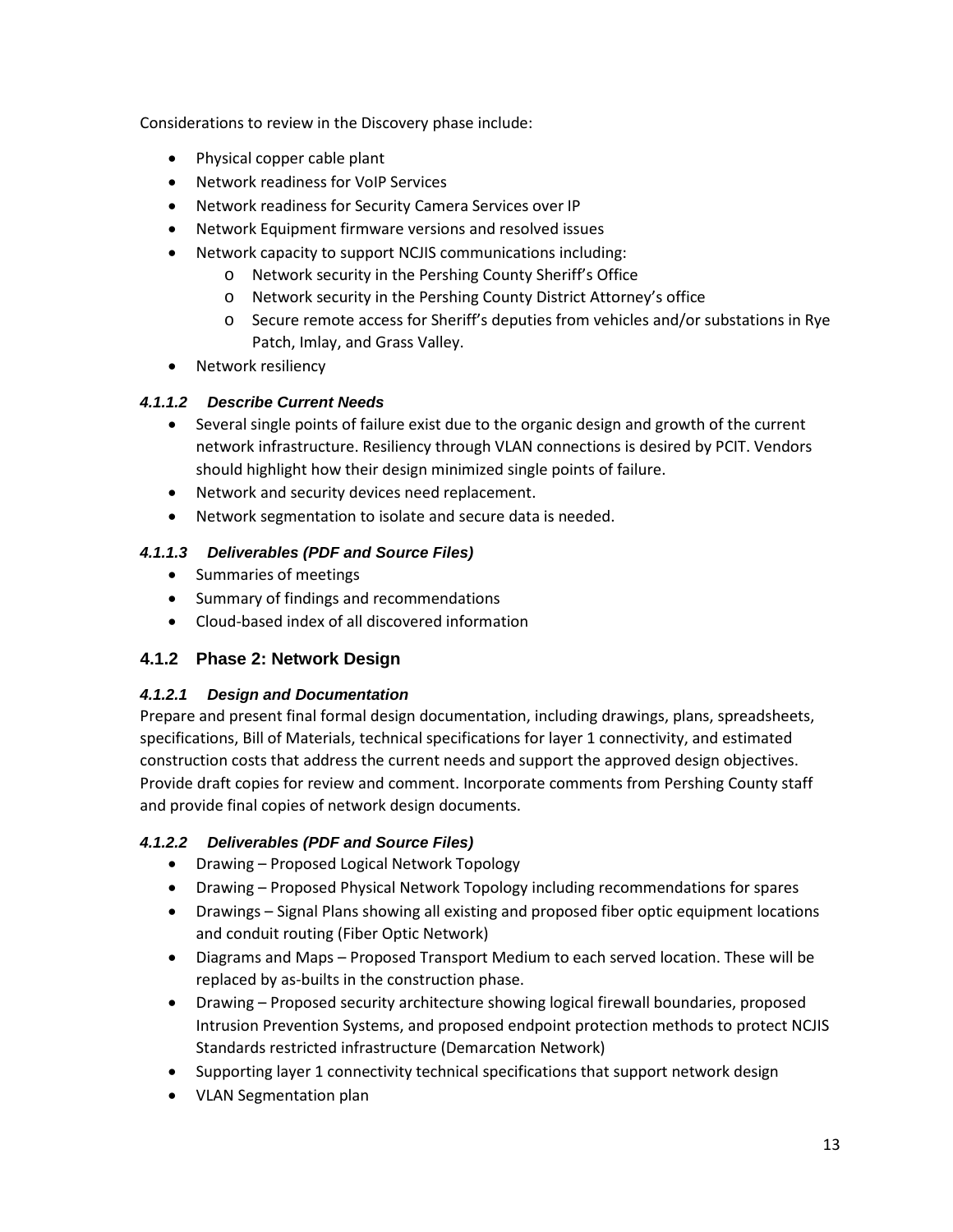- Spreadsheet Proposed Bill of Materials
- Electronic Vendor Datasheet for each piece of equipment proposed
- Outline specifications covering products and installation
- Estimate of probably construction cost
- Cloud-based storage of draft and final deliverables

#### <span id="page-14-0"></span>**4.1.3 Phase 3: Procurement Assistance and Implementation**

#### *4.1.3.1 Cost Finalizing and Construction*

A cost estimate will be provided in the RFP response. This phase will allow for cost modifications of an immaterial nature.

This task covers the equipment procurement along with the implementation costs for the recommended equipment and infrastructure. Notice to proceed may be given for this task only after Phase 2 Network Design Deliverables has been approved and associated costs have been agreed upon.

#### **Feature Guidelines**

Switch Features Required

- DHCP Snooping
- ARP Protection/Inspection
- Stacking Capability
- GUI Management
- Layer 2 Encryption (MACSec) on Distribution layer conforming to FIPS 140-2
- Layer 3 Encryption (IPSec) on Core layer conforming to FIPS 140-2
- Quality of Service controls for VoIP

Wireless Features Required

- 802.1X Authentication
- Automatic Roaming
- Guest Wireless access with temporary passwords
- GUI Management

Firewall Features Required:

- High Availability
- FIPS 140-2 Compliant
- Intrusion Detection and Prevention
- Botnet Prevention
- Command & Control Prevention
- Deep Packet Inspection
- Content Filtering (quota time features optional but preferred)
- Application awareness and quality of service controls
- Multi-factor authentication for client-based, clientless, and/or site-to-site VPN connections
- Multiple VLAN support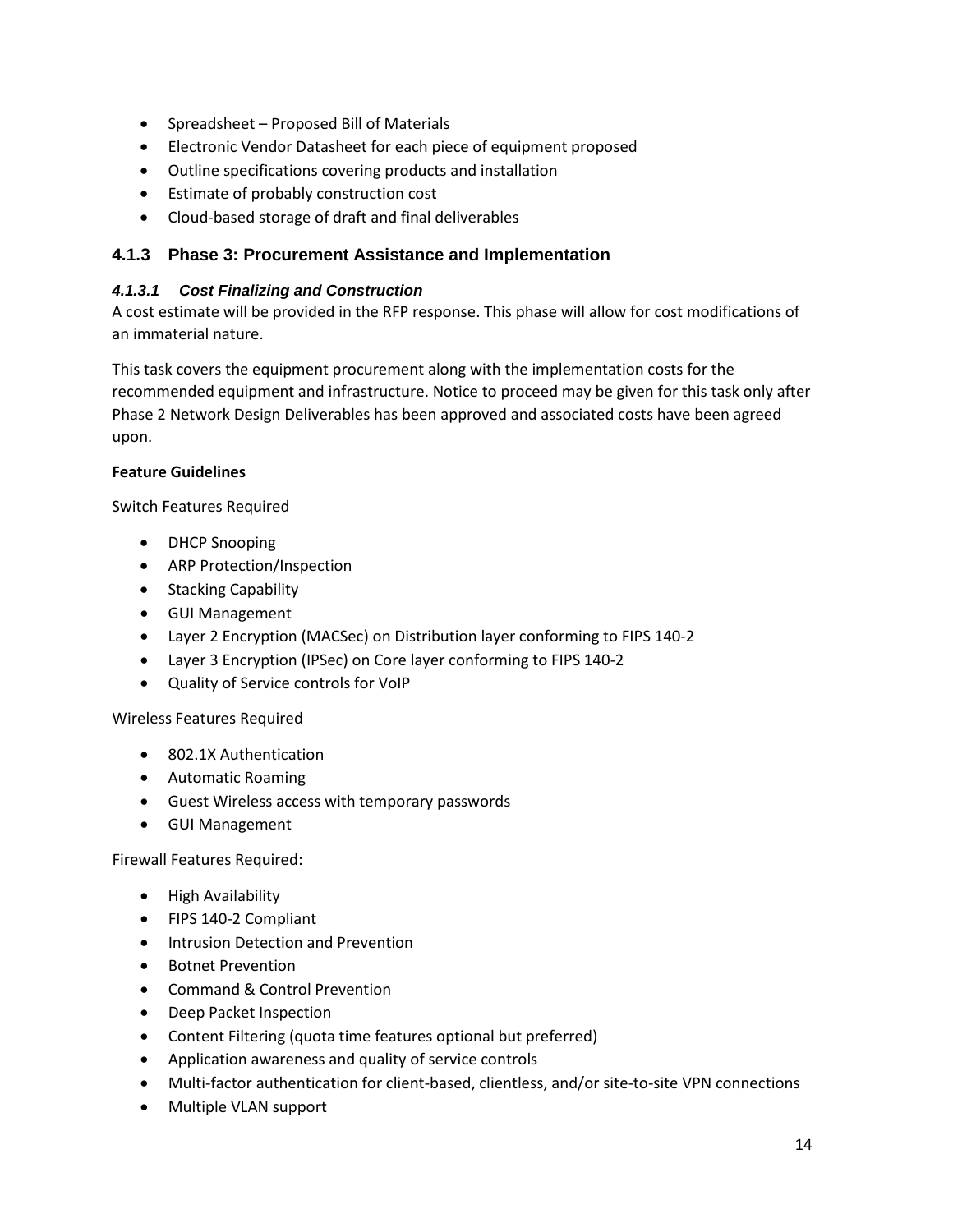• VoIP compatibility controls

#### **Quoting Guidelines**

Actual equipment procurement will be based on previous tasks. For this phase, prepare a quotation for equipment based on the final network design from Phase 2. The quotation should include a perdevice implementation cost.

#### *4.1.3.2 Training*

Provide the cost for the following onsite training time:

- 24 hours (3 business days) training on switching infrastructure management.
- 8 hours (1 business day) training on firewall administration.
- 8 hours (1 business day) training on monitoring tools.
- 12 hours of on-call training support for each area.

#### *4.1.3.3 Deliverables (PDF and Source Files)*

Provide the following documents:

- Spreadsheet of all usernames, passwords, IP addresses, serial numbers, and location of installed equipment.
- Drawings As-Built Logical Network Topology
- Drawings As Built Physical Network Topology and Signal Plans
- Drawings As-Built Security architecture showing logical firewall boundaries, proposed Intrusion Prevention Systems, and proposed endpoint protection methods to protect CJIS-Standards restricted networks
- Drawings As-Built Equipment Rack Elevations

Provide cloud-based storage of drafts and finals for all drawings, training syllabi, equipment manuals, and all other printed material developed for this task.

# <span id="page-15-0"></span>5 Budget & Schedule

All Vendors must fill out the following cost breakdown for their proposal for Pershing County's project as described in this RFP. The Vendor must agree to keep these prices valid for 90 days as of the proposal response due date.

# <span id="page-15-1"></span>5.1 Fee Proposal

All Vendors must provide an estimated cost summary in the fee proposal that includes all items shown below:

| <b>Phase Description</b>            | <b>Hours</b> | Rate | <b>Subtotal</b> | <b>Expenses</b> | Total |
|-------------------------------------|--------------|------|-----------------|-----------------|-------|
| 1 – Discovery and Direction         |              |      |                 |                 |       |
| 2 – Network Design                  |              |      |                 |                 |       |
| 3.1 – Equipment Cost Purchase Price |              |      |                 |                 |       |
| $3.2$ – Implementation              |              |      |                 |                 |       |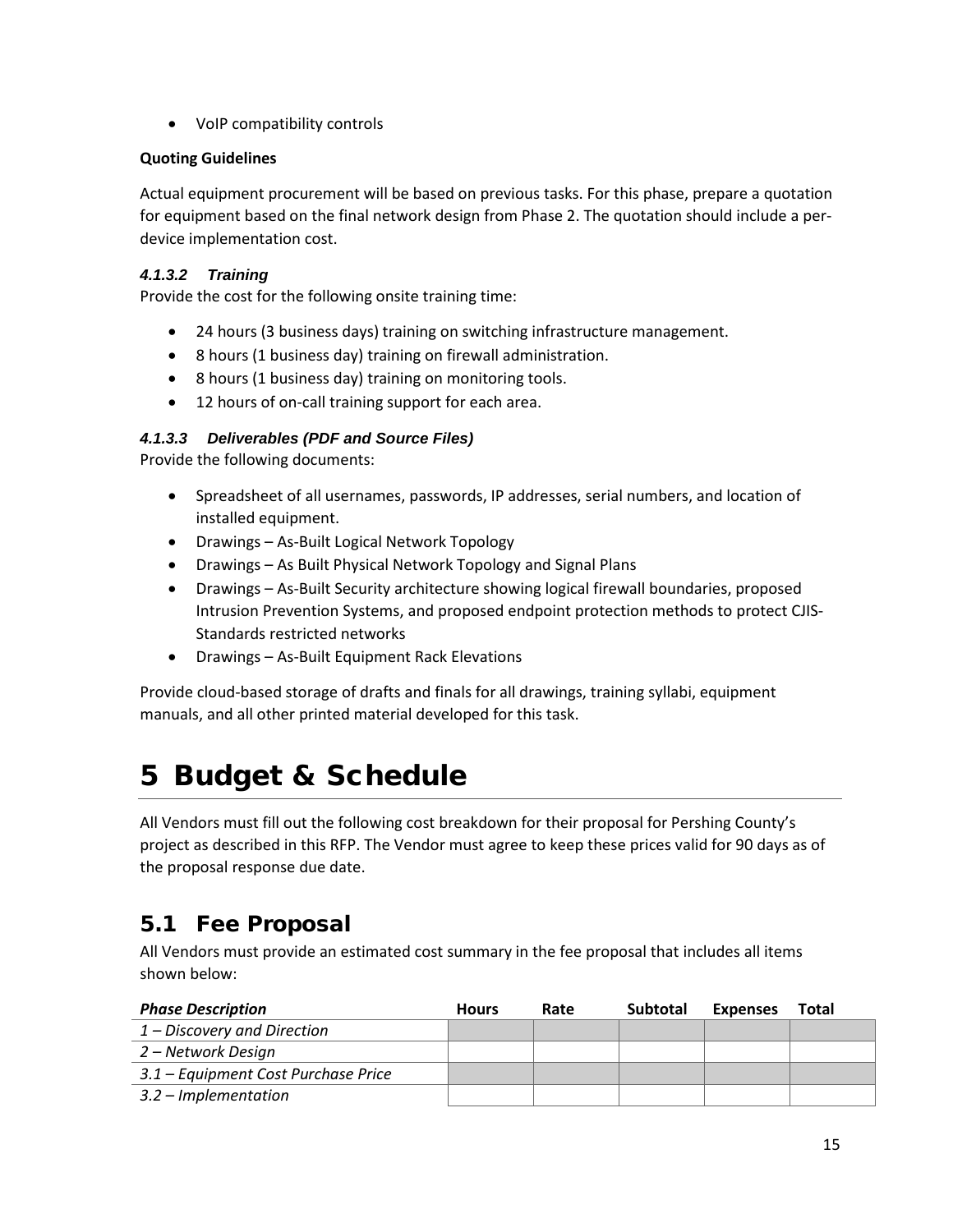| <b>Phase Description</b> | <b>Hours</b> | Rate | Subtotal | Expenses | Total |
|--------------------------|--------------|------|----------|----------|-------|
| Project Cost Totals      |              |      |          |          |       |

# <span id="page-16-0"></span>5.2 Schedule

All Vendors must provide a project schedule in GANNT chart form for all tasks.

# <span id="page-16-1"></span>5.3 Invoicing

The winning Vendor will be paid monthly for services completed during the previous month. The monthly invoice will include a progress report and a billing report showing hours billed by individual hourly rates, labor subtotal, and other expenses. These expenses will be summarized per task and must support the budget summary in the progress report.

# <span id="page-16-2"></span>6 Additional Information

# <span id="page-16-3"></span>6.1 Personal Information

#### <span id="page-16-4"></span>**6.1.1 General**

Depending on the circumstances, Pershing County may require information related to the qualifications, experience, and availability of Vendors who are proposed to provide services. This may include, but is not limited to, the Vendor's income statement and balance sheet for each of the two most recently completed fiscal years certified by a public accountant, resumes, documentation of accreditation, and/or letters of reference.

Any personal information that is requested from this RFP by Pershing County shall only be used to *consider* the qualified individuals to undertake the project/services and to confirm that the work performed is consistent with these qualifications. It is the responsibility of the Vendor to obtain the consent of such individuals prior to providing the information to Pershing County. Pershing County will assume that the appropriate consents have been obtained for the disclosure to and use by Pershing County of the requested information for the purposes described.

#### <span id="page-16-5"></span>**6.1.2 Consent for Criminal Justice Information Background Checks and Training**

In accordance with state and federal policies, the winning Vendor must sign a security addendum which specifically authorizes and restricts access to those systems. In addition, any employees which will work on CJIS-Restricted systems must consent to the following:

- Fingerprint-based background check
- Wants and warrants checks
- CJIS security awareness training

# <span id="page-16-6"></span>6.2 Governing Law

This RFP and the response shall be governed by the laws of the State of Nevada.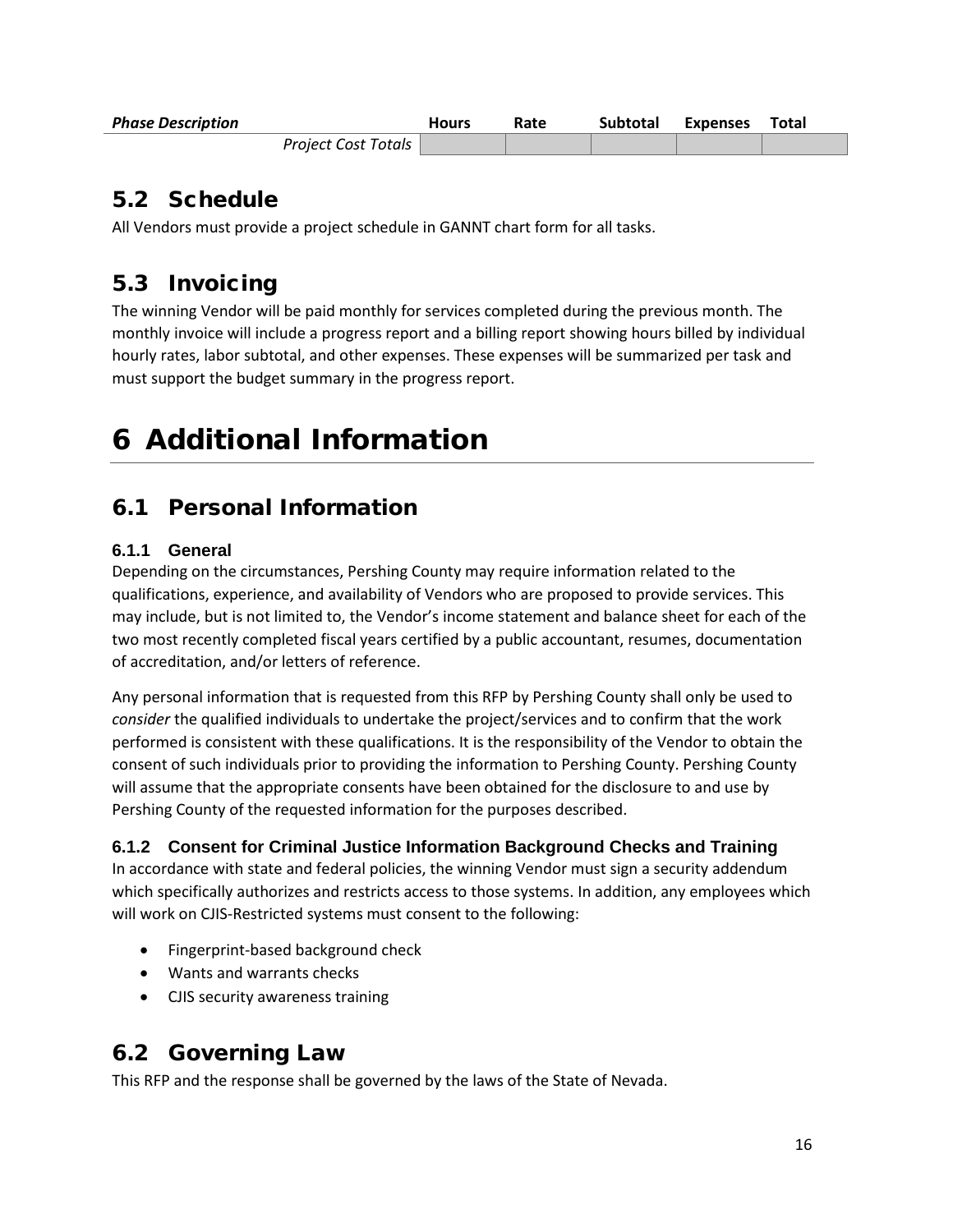# <span id="page-17-0"></span>6.3 Statement of Liability

Pershing County shall not be liable to any person or entity for any losses, expenses, costs, claims, or damages of any kind:

- Arising out of, by reason of, or attributable to, the Vendors responding to this RFP; or
- As a result of the use of any information, error, or omission contained in this RFP document or provided during the RFP process

# <span id="page-17-1"></span>6.4 Entire RFP

This RFP, any addenda to it, and any attached schedules, constitute the entire RFP.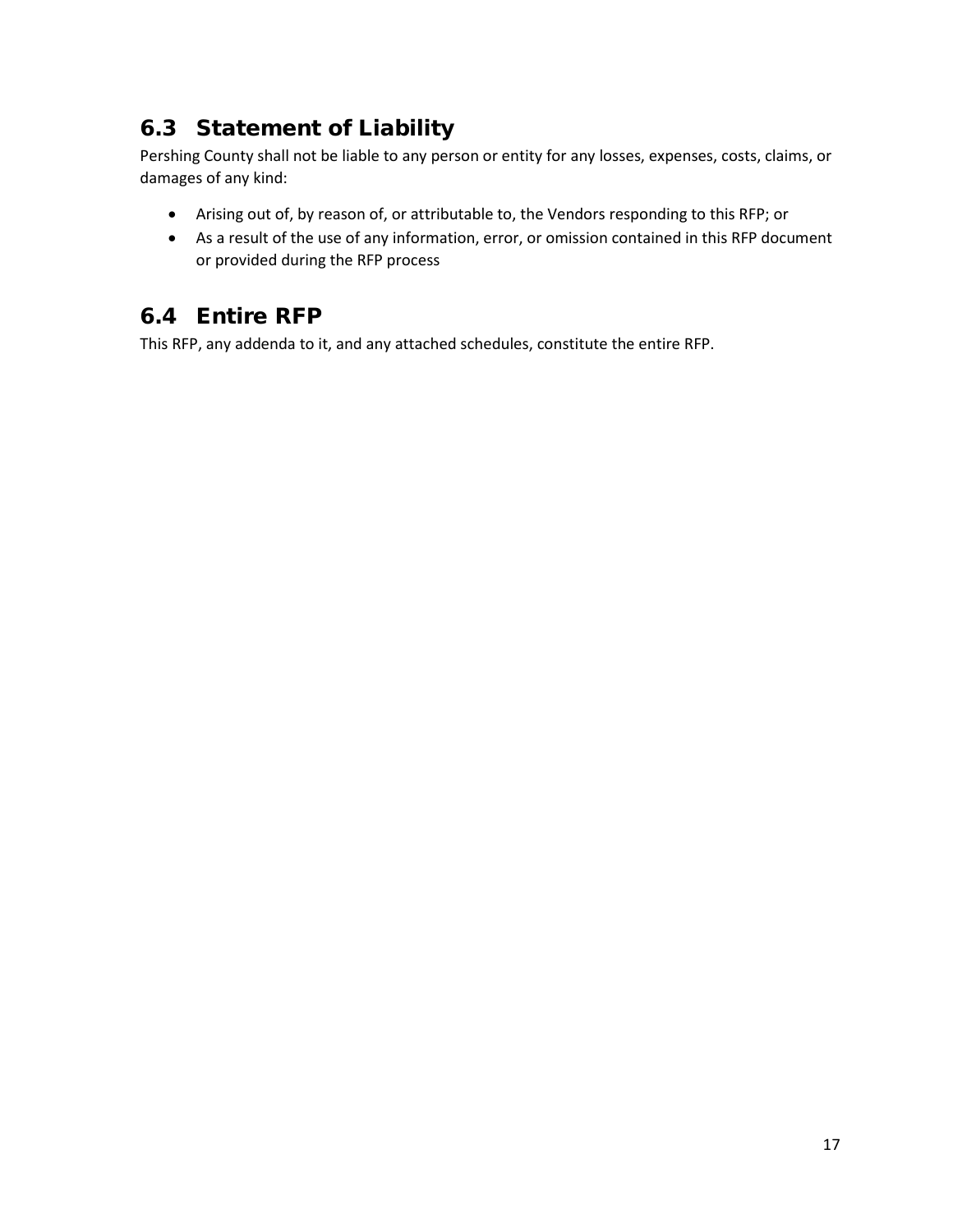## <span id="page-18-0"></span>6.5 Attachments

#### <span id="page-18-1"></span>**6.5.1 Service Locations Map**

A map of public facilities in Pershing County can be accessed at:

[Pershing County Government Location Map](https://drive.google.com/open?id=1yfA_l_w2dRKB6J5hjX1NyxzVOMbUzclp&usp=sharing)

A Google Earth KML file may be provided on request.

#### <span id="page-18-2"></span>**6.5.2 Non-Disclosure Agreement**

To be sent after receiving letter of intent.

#### <span id="page-18-3"></span>**6.5.3 Professional Services Agreement**

<span id="page-18-4"></span>To be sent after receiving letter of intent.

#### **6.5.4 US-DOJ/NV-DPS Security Standards**

- [FBI Criminal Justice Information Systems](http://www.pershingcounty.net/document_center/Department/information_technology/fbi-cjis-security-policies_v5-7_20180816.pdf) Security Policy Refer to Sections 5.5 through 5.10 and 5.13 of the CJIS Security Policy.
- [Nevada Criminal Justice Information System Administrative Policies](http://www.pershingcounty.net/document_center/Department/information_technology/ncjis-admin-policies-july-2016.pdf) Refer to Section 3 of the NCJIS Administrative Policies.
- [NIST FIPS 140-2](http://www.pershingcounty.net/document_center/Department/information_technology/NIST-FIPS-140-2.pdf)

### <span id="page-18-5"></span>6.6 Appendices

#### <span id="page-18-6"></span>**6.6.1 Appendix A: Fiber Construction Guidelines**

#### *6.6.1.1 Material Requirements*

- Material will comply with those standards as established by UL or NEMA and shall be commercial grade. All materials will be new and free from defects.
- Selected contractor and its subcontractors will provide all material management to ensure that the project remains on track according to the project milestones.
- All due caution will be exercised in transporting and off-loading all materials to prevent any damage during shipping or placement. Any damage to any materials after the initial receipt and inspection by the respondent will be the sole responsibility of the respondent, who will replace such damaged material at no additional expense to PCIT.
- If a buried proposal, all buried conduit shall be EMT (Electrical Metallic Tubing) multi-duct with at least three innerducts. EMT fitting shall be gland or set screw type, and each conduit shall be equipped with a graduated pull tape or rope.
- If a buried proposal, the exact requirements for location and type of conduit within the building shall be verified with building owner.
- If a buried proposal, all Hand Holes shall be Nevada Department of Transportation (NDOT) approved, 45,000 lb. load-rated CDR or comparable enclosures on roadways and railways, and pedestrian-rated hand holes for non-roadways and railways.
- If a buried proposal, large-radius sweeps shall be provided where required for offset or change in direction of conduit. Bend radius rating of the cable must be adhered to for all conduit bends, pull boxes, and hand holes.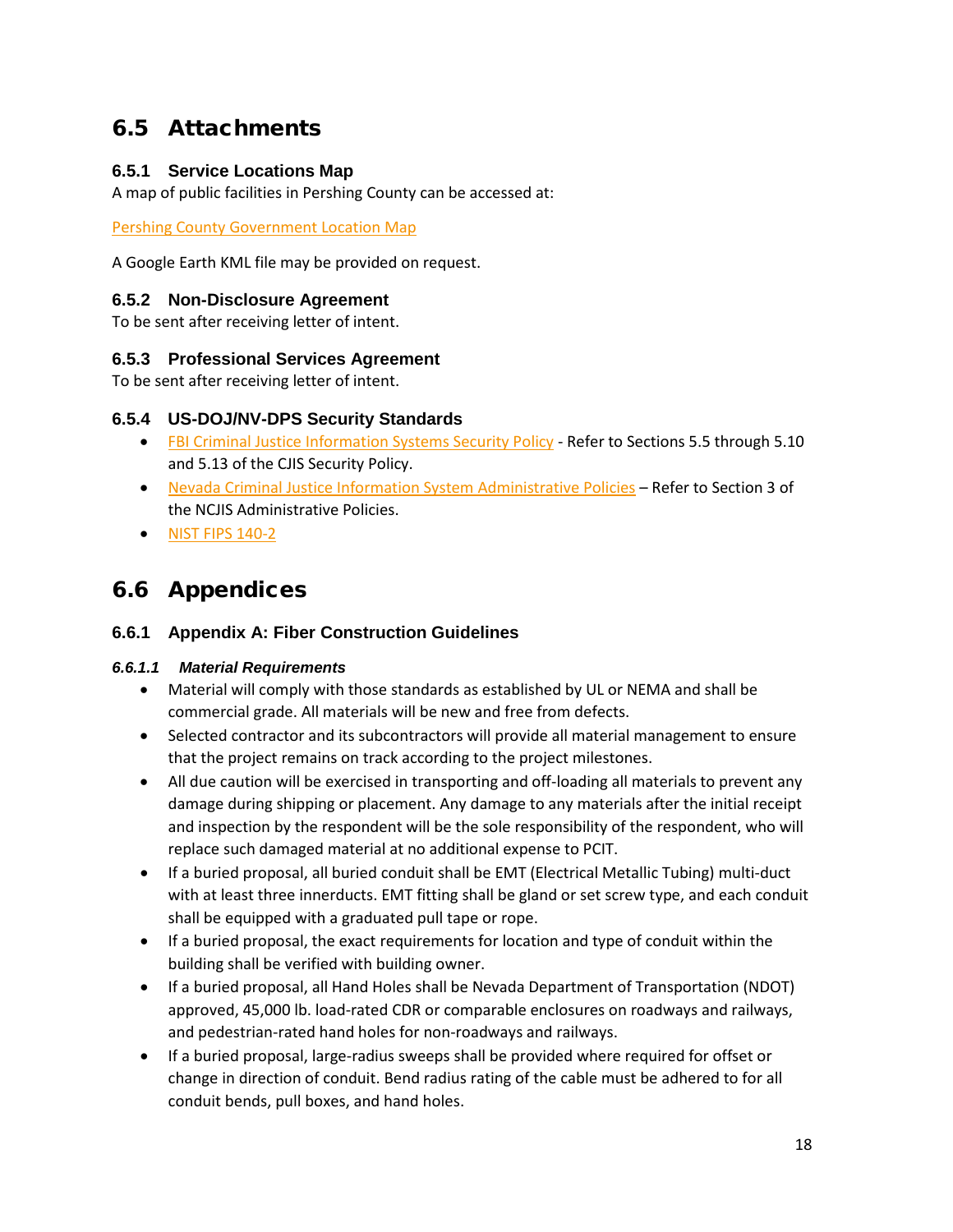- Fiber must be single-mode with the following specifications:
	- o TU-T G.652.C/D compliant
	- o Maximum attenuation @ 1310nm: 0.34 dB/km
	- o Maximum attenuation @ 1385nm: 0.31 dB/km
	- o Maximum attenuation @ 1550nm, 0.22 dB/km
- Connector types should be LC unless otherwise specified by PCIT.
- Any warranties associated with the fiber and any other outside plant materials must revert to PCIT as the fiber owner upon completion of construction.

#### *6.6.1.2 Specifications*

*Survey*

- Comply with all ordinances and regulations. Where required, secure permits before placing or excavating on private property, crossing streams, pushing pipe, or boring under streets and railways. Pre-survey shall be done prior to each job.
- If a buried proposal, respondent will locate underground lines of third-parties in cable route area.

#### *Permits and Traffic Control*

- The respondent must adhere to all applicable laws, rules, and requirements and must apply for permits to place infrastructure per specification per county or city ordinance applicable to where the infrastructure is being placed.
- All traffic control, in accordance with local, state, county, or permitting agency laws, regulations, and requirements, will be the respondent's responsibility. The respondent's construction schedule will take into consideration enough time for the development and approval of a traffic control plan.

#### *Tracer Wire Installation*

- If a buried proposal, tracer wire shall be placed with all conduit installed unless armored or traceable cable is used. The respondent will provide the tracer wire and shall install, splice, and test (for continuity) the tracer wire. If the tracer wire is broken during installation, the wire should be repaired and tested for continuity after repair.
- If a buried proposal, for multi-duct installation, install a  $5/8$ " x  $8$ " copper-clad ground rod in the hand-hole located on public right-of-way. Place a #12 insulated copper locate wire from the ground rod to the fiber optic termination room or place a ground rod on the outside of the building. Locate block in an accessible location. This is for "locate purposed only," not for grounding purposes. Not on as-built where ground is placed, and tag located wire as "locate wire."

#### *Depth of Burial (if a buried proposal)*

• Except where otherwise specified, the cable shall be placed to a minimum depth of 36" along roadways and 24" on private property. Greater cable depth will be required at the following locations: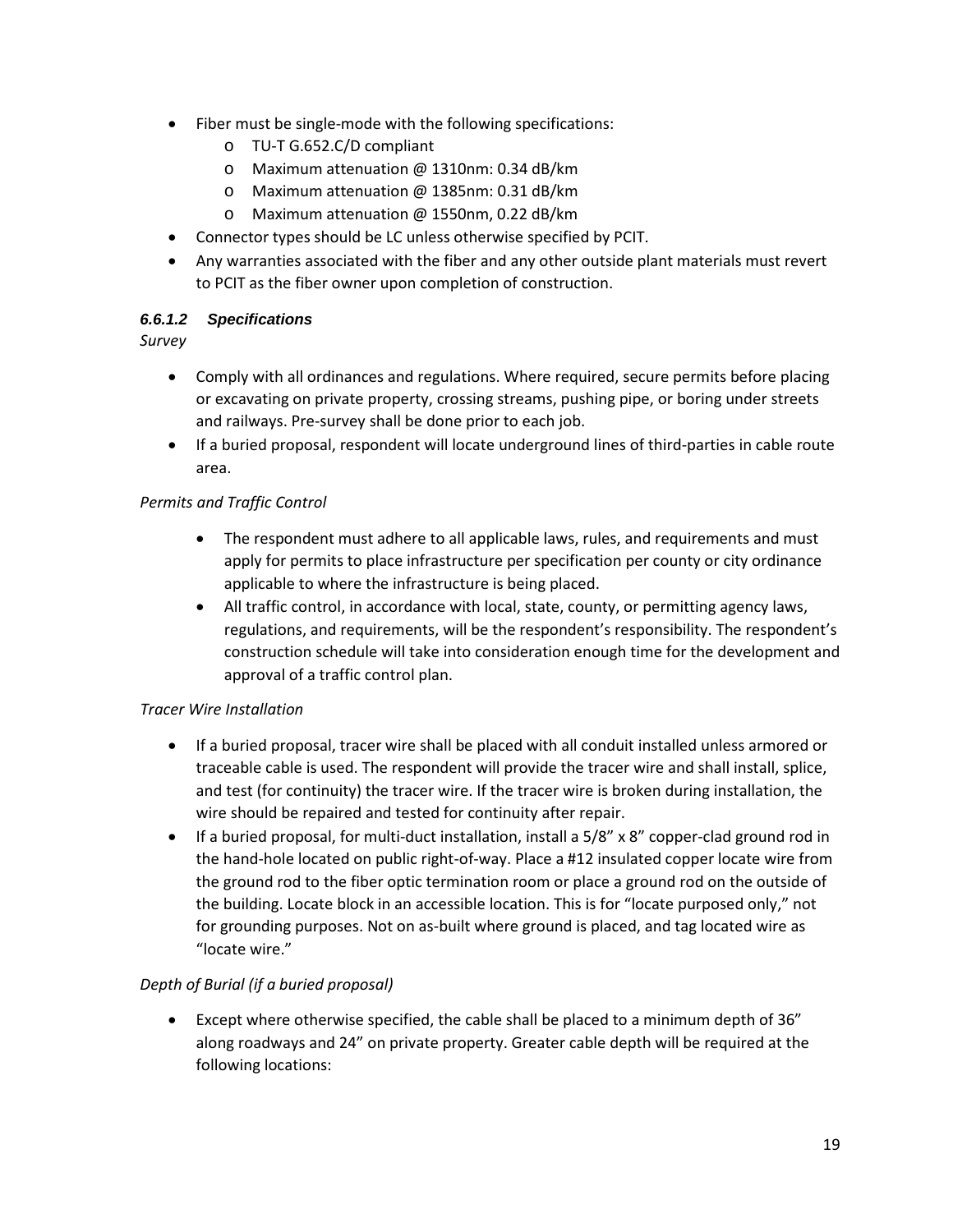- o Where cable route crosses roads, the cable shall be placed at a minimum depth of 48" below the pavement or 36" below the parallel drainage ditch, whichever is greater, unless the controlling authority required additional depth, in which case the greatest depth will be maintained.
- o Where cable crosses existing sub-surface pipes, cables, or other structures: at foreign object crossings, the cable will be placed to maintain a minimum of 12" clearance from the object or the minimum clearance required by the object's owner, whichever is greater.

#### *Highway, Railroad, and Other Bored Crossings (If a buried proposal)*

- All crossing of state or federal highways and railroads right-of-way shall be made by boring and placing a pipe casing. The cable shall be placed through the pip casing. Country road and other roadways shall be bored, trenched, or plowed as approved by the appropriate local authority.
- All work performed on public right-of-way or railroad right-of-way shall be done in accordance with requirements and regulations of the authority having jurisdiction there under.
- Respondent shall give all notices and comply with all laws, ordinances, rules and regulations bearing on the conduct of the Work as drawn.
- Where the cable route crosses railroad right-of-way, the cable shall be placed at a minimum depth of 60" below the railroad surface or 36" below the parallel drainage ditch, whichever is greater, unless the controlling authority requires additional depth, in which case the greatest depth will be maintained.

#### *Cable Markers (If a buried proposal)*

- Cable markers shall be placed within 48 hours of cable installation. Unless the right-of-wav or property owner specifies otherwise, cable markers shall be placed at all change in directions, splices, fence line crossings, at road and stream crossings, and other points on the route not more than 1,000 feet apart.
- In addition, on highway right-of-way, the markers shall be located at the highway right-of-way line. Markers shall always be located so that they can be seen from the location of the cable

#### *Hand Holes (If a buried proposal)*

- Hand holes will be placed in accordance with standard industry practice following the specifications provided in the construction plans, typical drawings, and detail drawings. Special attention and planning must be exercised to ensure accessibility by other groups after construction has finished.
- All hand holes, unless otherwise stipulated by the drawings, will be buried with 12" to 18" of cover at final grade.
- Immediately after placement, the soil around and over the hand hole will be tamped and compacted. Should a wash-outs occur, the respondent will be responsible for correcting the problem immediately without additional cost to PCIT.
- After cable placement, all ducts will be sealed.
- All splice hand holes/manholes will be grounded.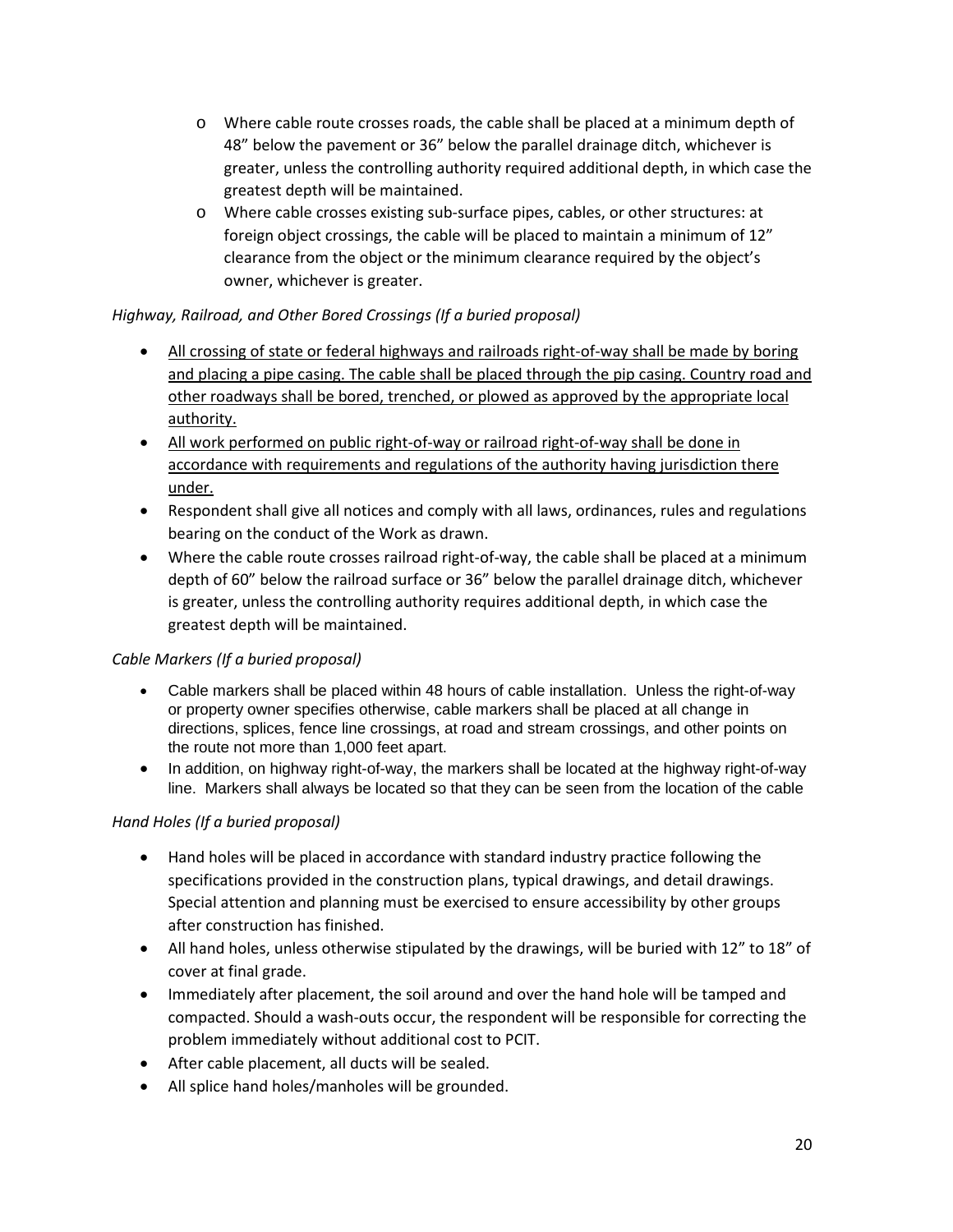• A minimum of  $1 - i$  coil of cable shall be left in each hand hole/building for splicing use.

#### *Splicing (both buried and aerial)*

- Fiber to fiber fusion splicing of optical fibers at each point, including head ends, is required.
- Complete testing services, such as end to end, reel testing, and splice loss testing, ORL, power meter/laser source testing and WDM testing is required.
- Individual splice loss will be 0.10 dB for single-mode unless after 3 attempts these values cannot be achieved, then the fibers will be re-spliced until a splice loss within 0.05 dB of the lowest previous attempts is achieved. Splice loss acceptance testing will be based on the fusion splicer's splice loss estimator.
- All cables to buildings shall be fusion spliced within a minimum of 50' of entering a building at a location to be determined by the owner with an existing single-mode fiber and terminated at customer's rack.

#### *Aerial Plant*

• PCIT is open to aerial fiber runs using existing utility poles, but respondent must adhere to pole owners' requirements for clearances, spans, grounding, guys, and attachments.

#### *Testing Cable (both buried and aerial)*

- The respondent shall be responsible for on-reel verification of cable quality prior to placement.
- Completed test forms on each reel shall be submitted to PCIT.
- Respondent assumes responsibility for the cable after testing. This responsibility covers all fibers in the cable.
- The respondent shall supply all tools, test equipment, consumables, and incidentals necessary to perform quality testing.
- The cable ends shall be sealed upon completion of testing.
- In addition to splice loss testing, selected respondent will perform end-to-end insertion loss testing of single-mode fibers at 1310nm and 1550 nm from one direction for each terminated fiber span in accordance with TIA/EIA-526-7 (OFSTP 7). For spans greater than 300 feet, each tested span must test to a value less than or equal to the value determined by calculating a link loss budget.

#### *Restoration (both buried and aerial)*

- All work sites will be restored to as near their original undisturbed condition as possible. All cleanup will be to the satisfaction of PCIT and any permitting agencies.
- Respondent shall provide a brief description of restoration plans in the response, with the expectation that a more detailed restoration plan will be delivered prior to beginning construction.
- Work site restoration will include the placement of seed, mulch, sod, water, gravel, soil, sand, and all other materials as warranted.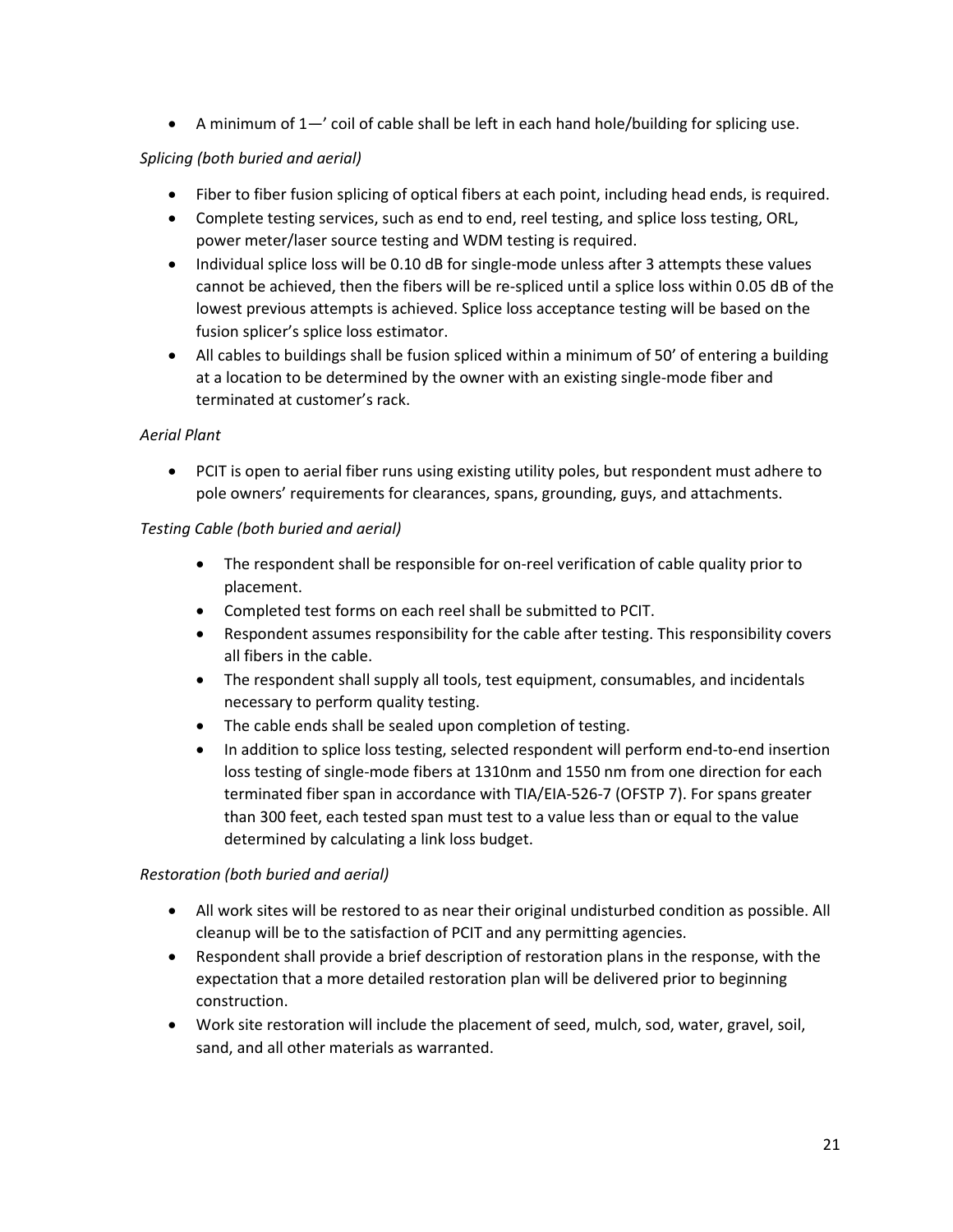- Backfill material will consist of clean fill. Backfilling, tamping, and compaction will be performed to the satisfaction of PCIT, the representative of any interested permitting agency, and/or the railroad representative.
- Respondent will be responsible for any restoration complaints arising within one year after PCIT's final acceptance.
- Excess material will be disposed of properly.
- Debris from clearing operations will be properly disposed of by the respondent/subcontractors as required by permitting agencies or the railroad. Railroad ties, trees, stumps, or any foreign debris will be removed, stacked, or disposed of by the respondent as per requirements by other interested permitting agencies, and/or PCIT.
- Road shoulders, roadbeds, and railroad property will be dressed up at the end of each day. No payment for installation will be permitted until cleanup has been completed to the satisfaction of any permitting agencies, and/or PCIT.
- Site clean-up will include the restoration of all concrete, asphalt, or other paving materials to the satisfaction of the other interested permitting agencies, and/or PCIT.

#### *Documentation (both buried and aerial)*

As-built drawings will include:

- Fiber cable routes.
- Drawings, site drawings, permit drawings, and computerized design maps and electronically stored consolidated field notes for the entire route must include:
	- o Verification of as-built and computerized maps
	- o Splicing locations
	- o Optical fiber assignments at patch panels
	- o Optical fiber assignments at splice locations
	- o Installed cable length
	- o Date of installation
	- o Aerial installation documents should include:
		- Pole attachment inventories
		- Pole attachment applications
		- **Pole attachment agreements between respondent and other utilities**
		- GPS points of reference for utility poles
		- **Photo images of poles to which fiber is attached**
	- o Underground installation documents should include:
		- Conduit design and detailing
		- **Manhole detailing**
		- Preparation of all forms and documentation for approval of conduit construction and/or installation
- Fiber details will include:
	- o Manufacturer
	- o Cable type and diameter
	- o Jacket type: single-mode
	- o Fiber core and cladding diameter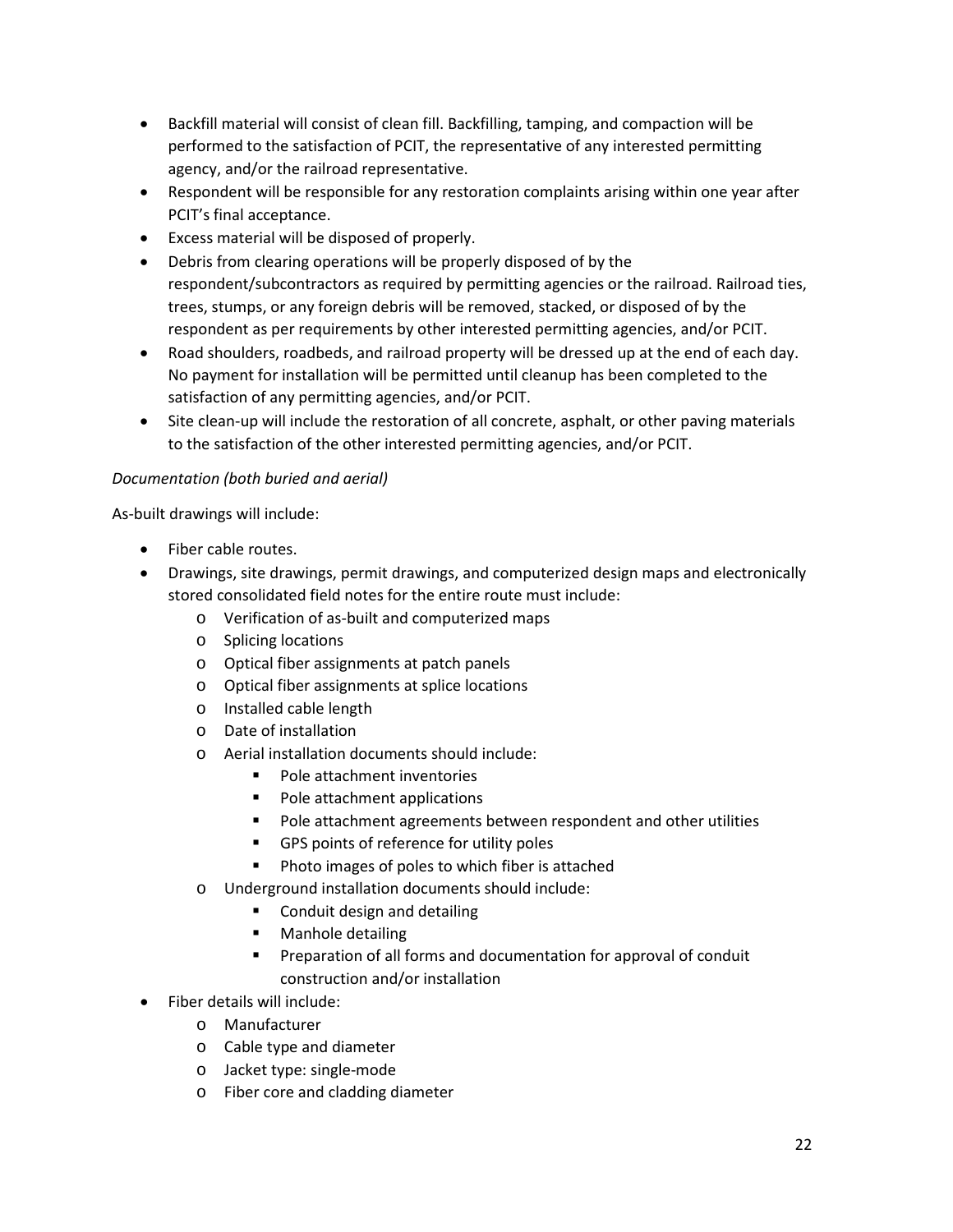- o Fiber attenuation per kilometer
- o Fiber bandwidth and dispersion
- o Index of refraction
- OTDR documentation will include:
	- o Each span shall be tested bi-directionality from endpoint to endpoint
	- o Each span's traces shall be recorded and mapped. Each splice loss from each direction and the optical length between splices as well as any of the information required by Span Map
	- o Reel acceptance
	- o Individual fiber traces for complete fiber length
	- o Paper and computer disk records of all traces
	- o Losses of individual splices
	- o Anomalies
	- o Wavelength tests and measurement directions
	- o Manufacturer, model, serial number, and date of last calibration of OTDR
- Power Meter documentation will include:
	- o Total link loss of each fiber
	- o Wavelengths tested and measurement directions
	- o Manufacturer, model, serial number, and date of last calibration for all equipment used

#### *6.6.1.3 References, Standards, and Codes*

Specifications in this document are not meant to supersede state law or industry standards. Respondents shall note in their response where their proposal does not follow the requested specification to comply with state law or industry standard. The following standards are based upon the *Customer-Owned Outside Plant Design Manual* (CO-OSP) produced by BICSI, the *Telecommunications Distribution Methods Manual* (TDMM) also produced by BICSI, ANSI/TIA/EIA and ISO/IEC standards, and NEC codes, among others.

It is required that the respondent be thoroughly familiar with the content and intent of these references, standards, and codes and that the respondent be capable of applying the content and intent of these references, standards, and codes to all outside plant communications system designs executed in behalf of PCIT.

Listed in the table below are references, standards and codes applicable to outside plant communications systems design. If questions arise as to which reference, standard, or code should apply in a given situation, the more stringent shall prevail. As each of these documents are modified over time, the latest edition and addenda to each of these documents is considered to be definitive.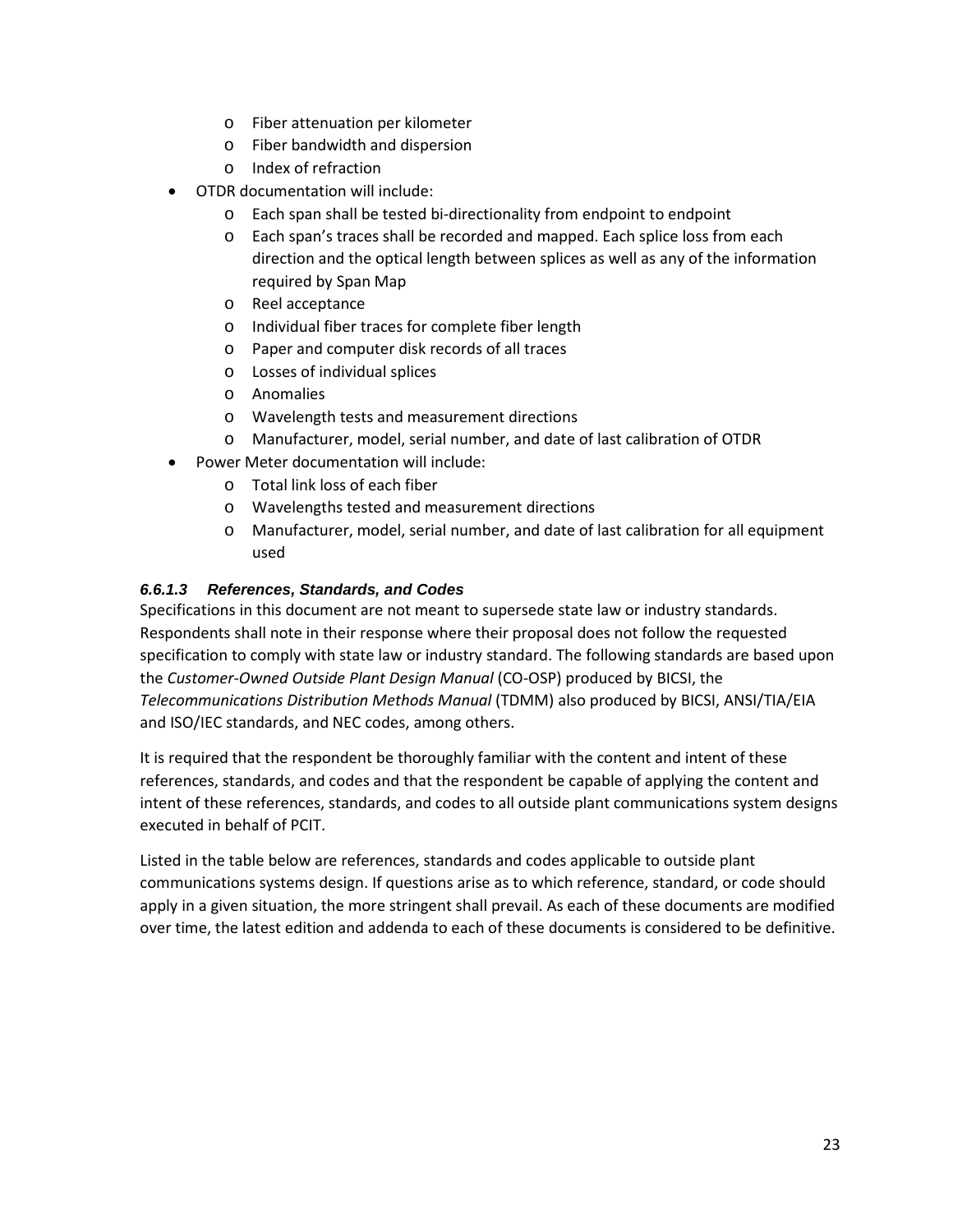#### Table 1 — References, Standards, and Codes

| <b>Standard/Reference</b> | <b>Name/Description</b>                                                                                                                                        |
|---------------------------|----------------------------------------------------------------------------------------------------------------------------------------------------------------|
| <b>BICSI CO-OSP</b>       | <b>BICSI Customer-Owned Outside Plant Design Manual</b>                                                                                                        |
| <b>BICSI TDMM</b>         | <b>BICSI Telecommunications Distribution Methods Manual</b>                                                                                                    |
| <b>BICSI TCIM</b>         | <b>BICSI Telecommunications Cabling Installation Manual</b>                                                                                                    |
|                           | Customer-Owned Outside Plant Telecommunications Cabling<br>Standard                                                                                            |
| $TIA/EIA - 568$           | <b>Commercial Building Telecommunications Cabling Standard</b>                                                                                                 |
| $TIA/EIA - 569$           | <b>Commercial Building Standard for Telecommunication</b><br>Pathways and Spaces                                                                               |
| $TIA/EIA - 606$           | The Administration Standard for the Telecommunications<br>Infrastructure of Commercial Buildings                                                               |
| $TIA/EIA - 607$           | <b>Commercial Building Grounding and Bonding Requirements</b><br>for Telecommunications                                                                        |
| <b>TIA/EIA - 455</b>      | <b>Fiber Optic Test Standards</b>                                                                                                                              |
| <b>TIA/EIA - 526</b>      | <b>Optical Fiber Systems Test Procedures</b>                                                                                                                   |
| IEEE 802.3 (series)       | Local Area Network Ethernet Standard, including the IEEE<br>802.3z Gigabit Ethernet Standard                                                                   |
| <b>NEC</b>                | National Electric Code, NFPA                                                                                                                                   |
| <b>NESC</b>               | National Electrical Safety Code, IEEE                                                                                                                          |
| <b>OSHA Codes</b>         | Occupational Safety and Health Administration, Code of<br>Federal Regulations (CFR) Parts 1910 - General Industry, and<br>1926 - Construction Industry, et al. |

#### <span id="page-24-0"></span>**6.6.2 Appendix B: Transport Medium Maintenance Specifications**

#### *Maintenance Terms and Conditions*

Respondent shall maintain the applicable fiber or other transport medium seven days per week, twenty-four hours per day for at least the first 60 months of use. Upon notification from PCIT of a malfunction relating to the applicable fiber or other transport medium, respondent shall respond to such malfunction within two (2) hours and thereafter proceed to correct the malfunction with reasonable diligence. When pricing maintenance, the respondent should include an overview of maintenance practices including:

- Routine maintenance and inspection
- Scheduled maintenance windows and scheduling practices for planned outages